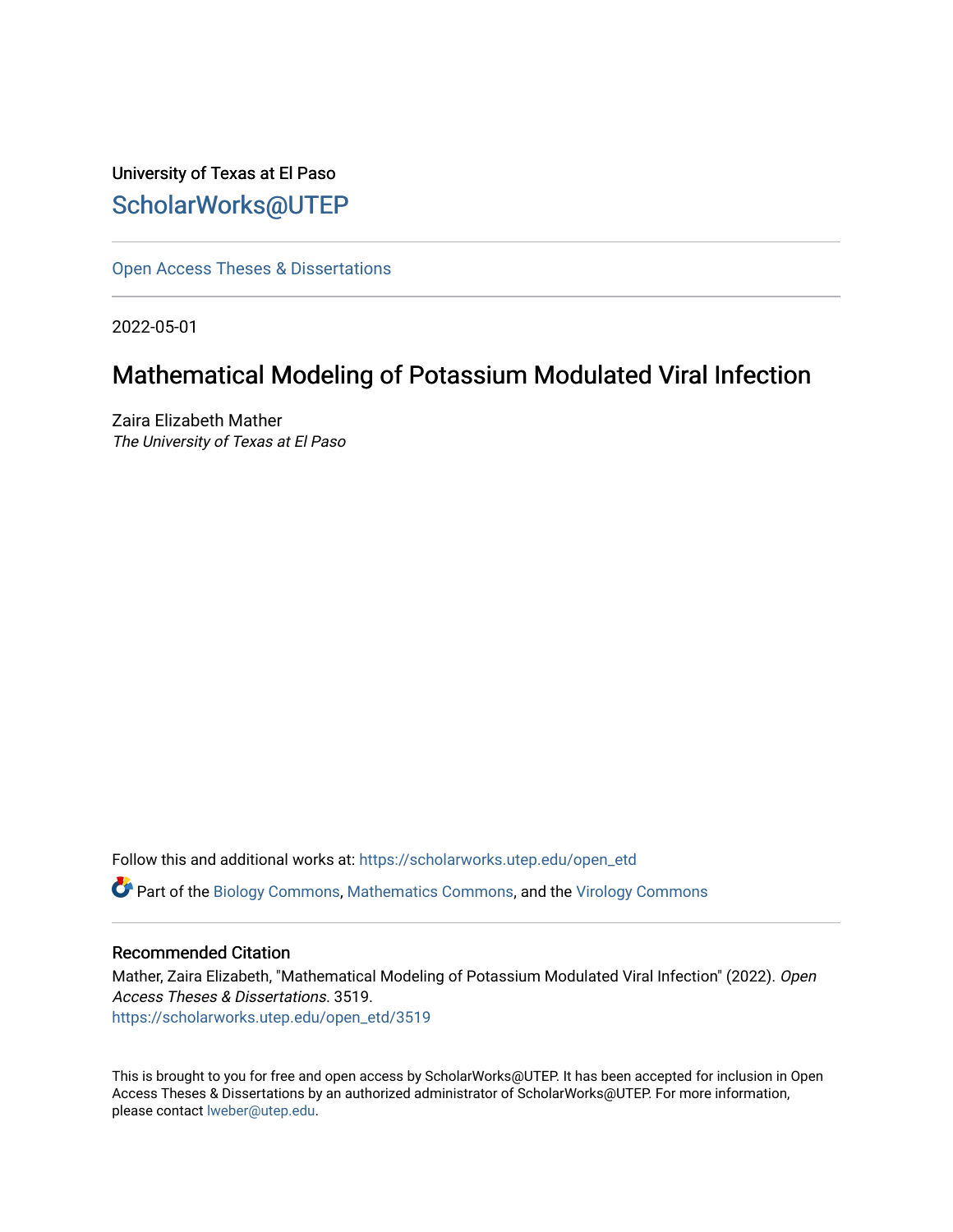#### MATHEMATICAL MODELING OF POTASSIUM MODULATED VIRAL INFECTION

#### ZAIRA ELIZABETH MATHER

Master's Program in Mathematical Sciences

APPROVED:

Xianyi Zeng, Ph.D., Chair

Vladik Kreinovich, Ph.D.

Emil Schwab, Ph.D.

Piotr Wojciechowski, Ph.D.

Stephen Crites, Ph.D. Dean of the Graduate School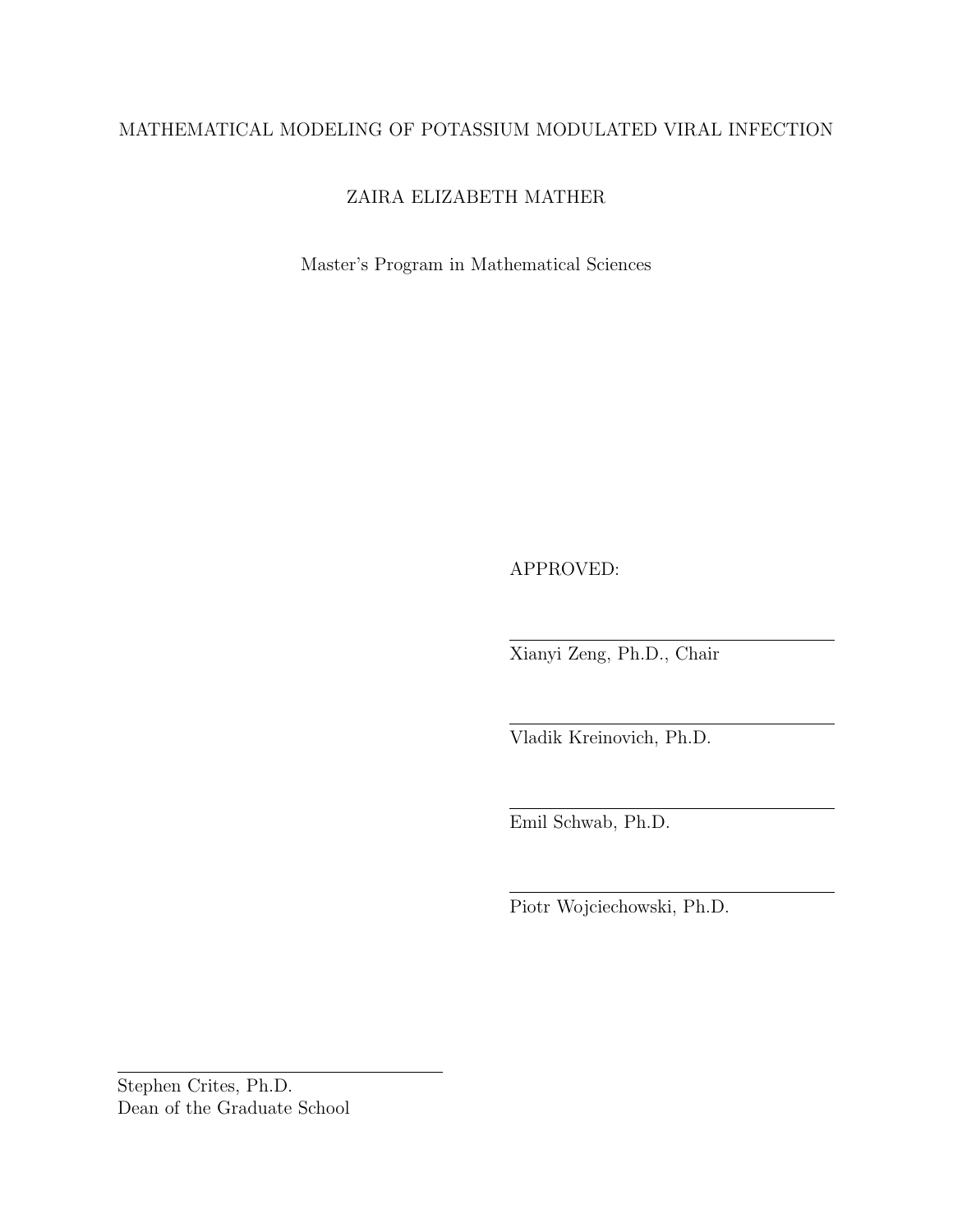©Copyright

by

Zaira Mather

2022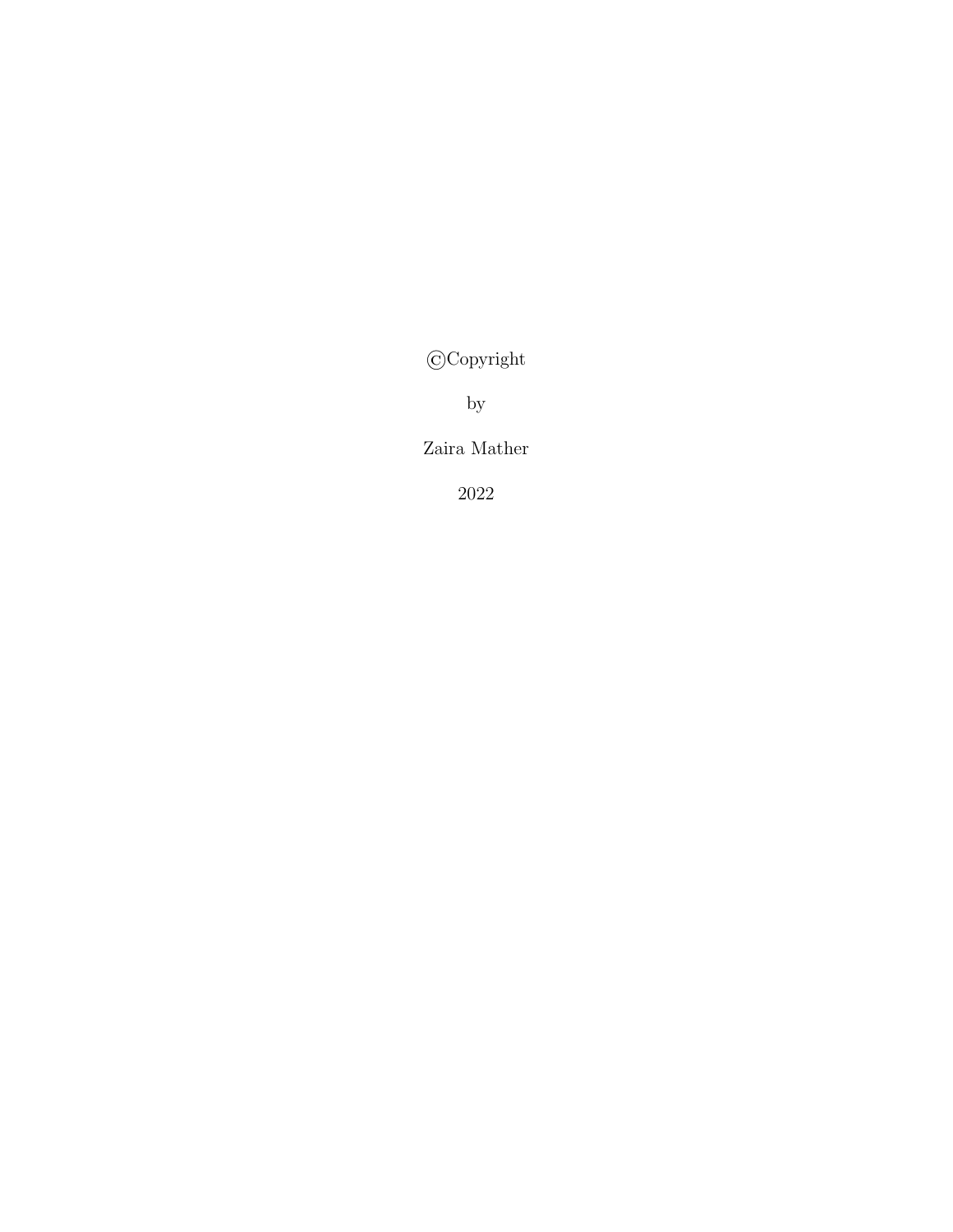#### MATHEMATICAL MODELING OF POTASSIUM MODULATED VIRAL INFECTION

by

#### ZAIRA ELIZABETH MATHER

#### THESIS

Presented to the Faculty of the Graduate School of

The University of Texas at El Paso

in Partial Fulfillment

of the Requirements

for the Degree of

#### MASTER OF SCIENCE

Master's Program in Mathematical Sciences THE UNIVERSITY OF TEXAS AT EL PASO

May 2022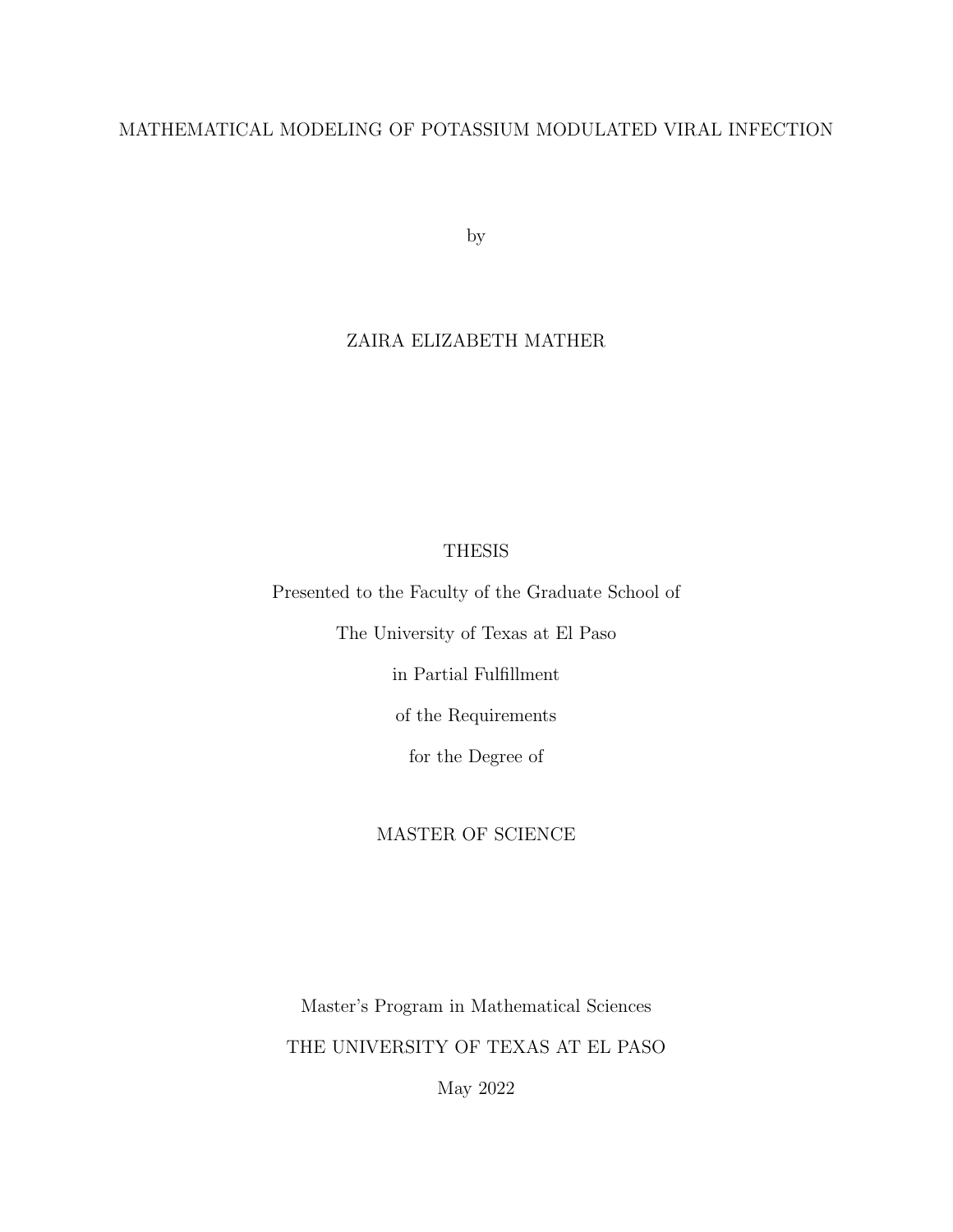## Acknowledgements

I would like to express my deep-felt gratitude to my advisor, Dr. Xianyi Zeng of the Mathematics Department at The University of Texas at El Paso, for his advice, encouragement, enduring patience and constant support. He was never ceasing in his belief in me, always providing clear explanations when I needed clarity, and always giving me his time, in spite of anything else that was going on. I wish all students the honor and opportunity to experience his teaching ability.

I would like to say thank you to Dr. Eric Bartee of the Biology Department and Dr. Jianjun Paul Tian of the Mathematics Department from the New Mexico State University for their biological and mathematical contributions to the research.

I also wish to thank the other members of my committee, Dr. Emil Schwab of the Mathematics Department, Dr. Piotr Wojceichowski of the Mathematics Department, and Dr. Vladik Kreinovich of the Computer Science Department who all are at the University of Texas at El Paso. Their suggestions, comments and additional guidance were invaluable to the completion of this work.

Additionally, I want to thank The University of Texas at El Paso Mathematical Science Department professors and staff for all their hard work and dedication, providing me the means to complete my degree and prepare for a career as a mathematician.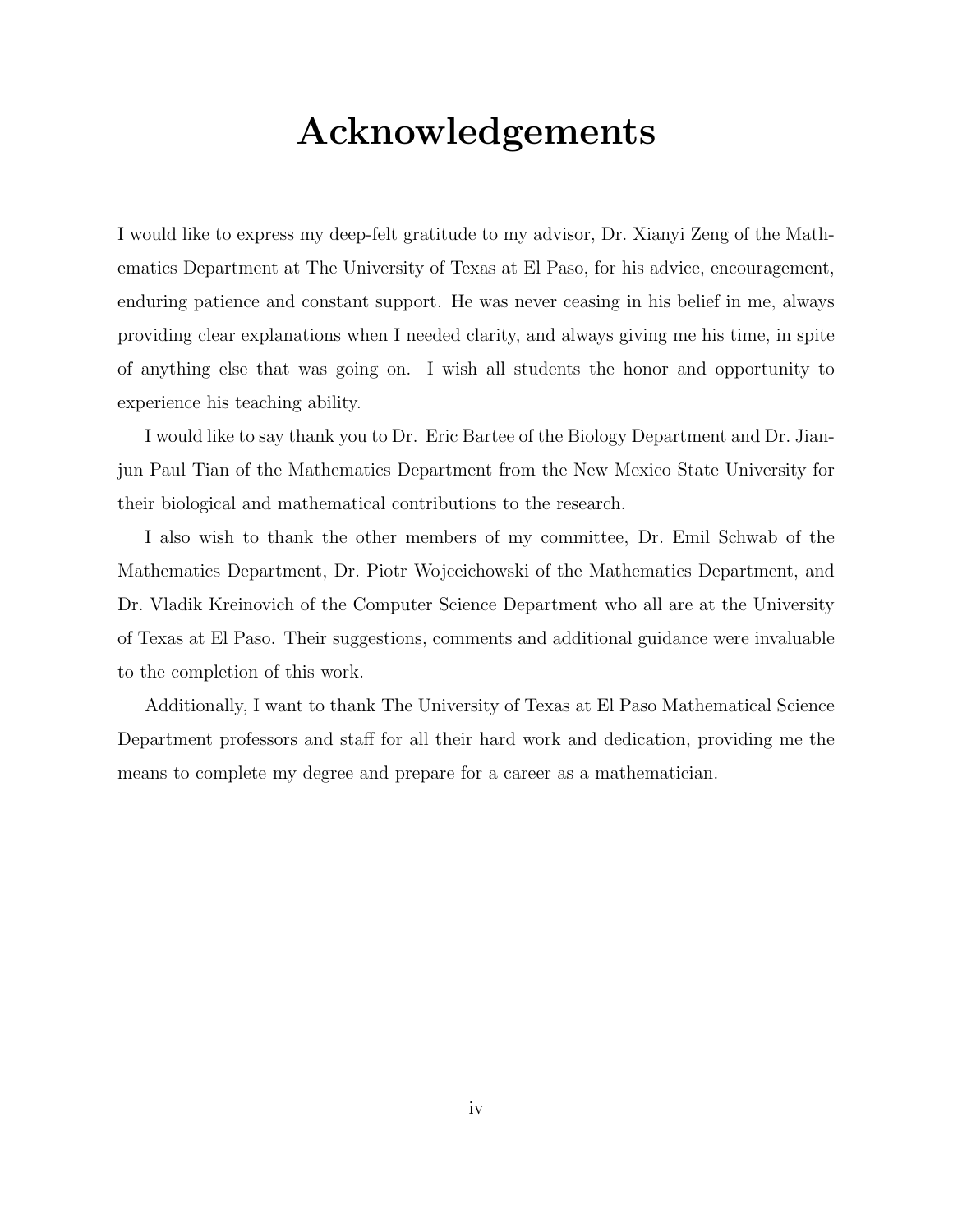### Abstract

In recent years, there is a growing interest in the investigation of using potassium to treat virus infections. In the region of infection, there is a biological observation of extracellular potassium level being typically very low whereas the intracellular potassium levels are much higher. There are numerous biological studies showing that elevated potassium levels in the extracellular membrane tends to block virus infections. A recent effort in this direction is a collaborative research conducted by mathematicians and biologists from the University of Texas at El Paso, New Mexico State University, and the University of New Mexico, where we develop a mathematical model that demonstrates the blocking effect extracellular potassium has on the Myxoma virus in rabbits. In this thesis, we will conduct preliminary analysis of the mathematical model proposed in this project, with an emphasis on answering the question whether this model is capable of predicting the potassium blocking effect on virus infections at all. More specifically, this model is composed of a system of parameterized ordinary differential equations for various cell number densities and reaction-diffusion equations for virus and potassium concentrations. Particularly for the latter, we establish lower and upper bounds for the virus and potassium concentrations using a comparison principle, and show that the model admits positive and thus biological relevant solutions. Furthermore, the upper bounds are given in closed-form expression of model parameters and they help us provide an affirmative answer to the fundamental question raised before. Such a positive answer motivates the implementation of a computational method for the numerical simulation of the model, and we present some simulation results confirming our prediction in the last part of the thesis.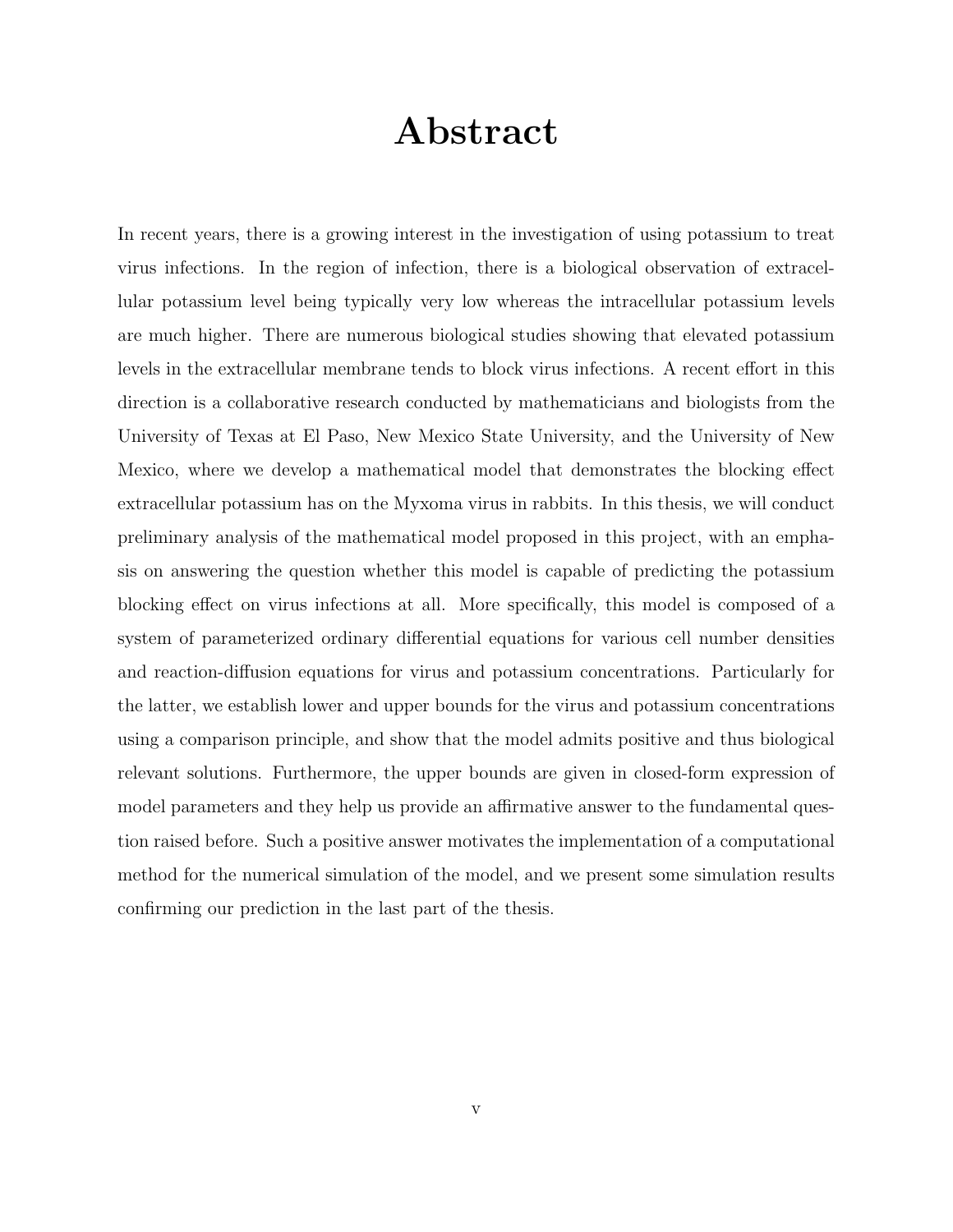# Table of Contents

|                |         |                                                                                                                                                                                                                                | Page           |
|----------------|---------|--------------------------------------------------------------------------------------------------------------------------------------------------------------------------------------------------------------------------------|----------------|
|                |         |                                                                                                                                                                                                                                | iv             |
|                |         |                                                                                                                                                                                                                                | V              |
|                |         |                                                                                                                                                                                                                                | vi             |
|                | Chapter |                                                                                                                                                                                                                                |                |
| 1              |         |                                                                                                                                                                                                                                | 1              |
| $\overline{2}$ |         |                                                                                                                                                                                                                                | 4              |
|                | 2.1     |                                                                                                                                                                                                                                | 5              |
|                | 2.2     |                                                                                                                                                                                                                                | 6              |
|                |         | 2.2.1                                                                                                                                                                                                                          | $\overline{7}$ |
| 3              |         |                                                                                                                                                                                                                                | 8              |
|                | 3.1     | A Well-posedness Theorem by Martin and Smith                                                                                                                                                                                   | 8              |
|                | 3.2     |                                                                                                                                                                                                                                | 10             |
|                | 3.3     | Existence and Uniqueness of V and $P_1, \ldots, \ldots, \ldots, \ldots, \ldots, \ldots$                                                                                                                                        | 11             |
| 4              |         | Bounds for Virus and Potassium (a) respectively and the set of the set of the set of the set of the set of the set of the set of the set of the set of the set of the set of the set of the set of the set of the set of the s | 13             |
|                | 4.1     | Solution to Reaction-Diffusion Equations with Linear Sources on a Circular                                                                                                                                                     |                |
|                |         | Domain                                                                                                                                                                                                                         | 15             |
|                | 4.2     |                                                                                                                                                                                                                                | 17             |
|                | 4.3     |                                                                                                                                                                                                                                | 18             |
| 5              |         |                                                                                                                                                                                                                                | 19             |
|                | 5.1     |                                                                                                                                                                                                                                | 19             |
|                | 5.2     |                                                                                                                                                                                                                                | 21             |
|                | 5.3     |                                                                                                                                                                                                                                | 21             |
| 6              |         |                                                                                                                                                                                                                                | 23             |
|                |         |                                                                                                                                                                                                                                | 24             |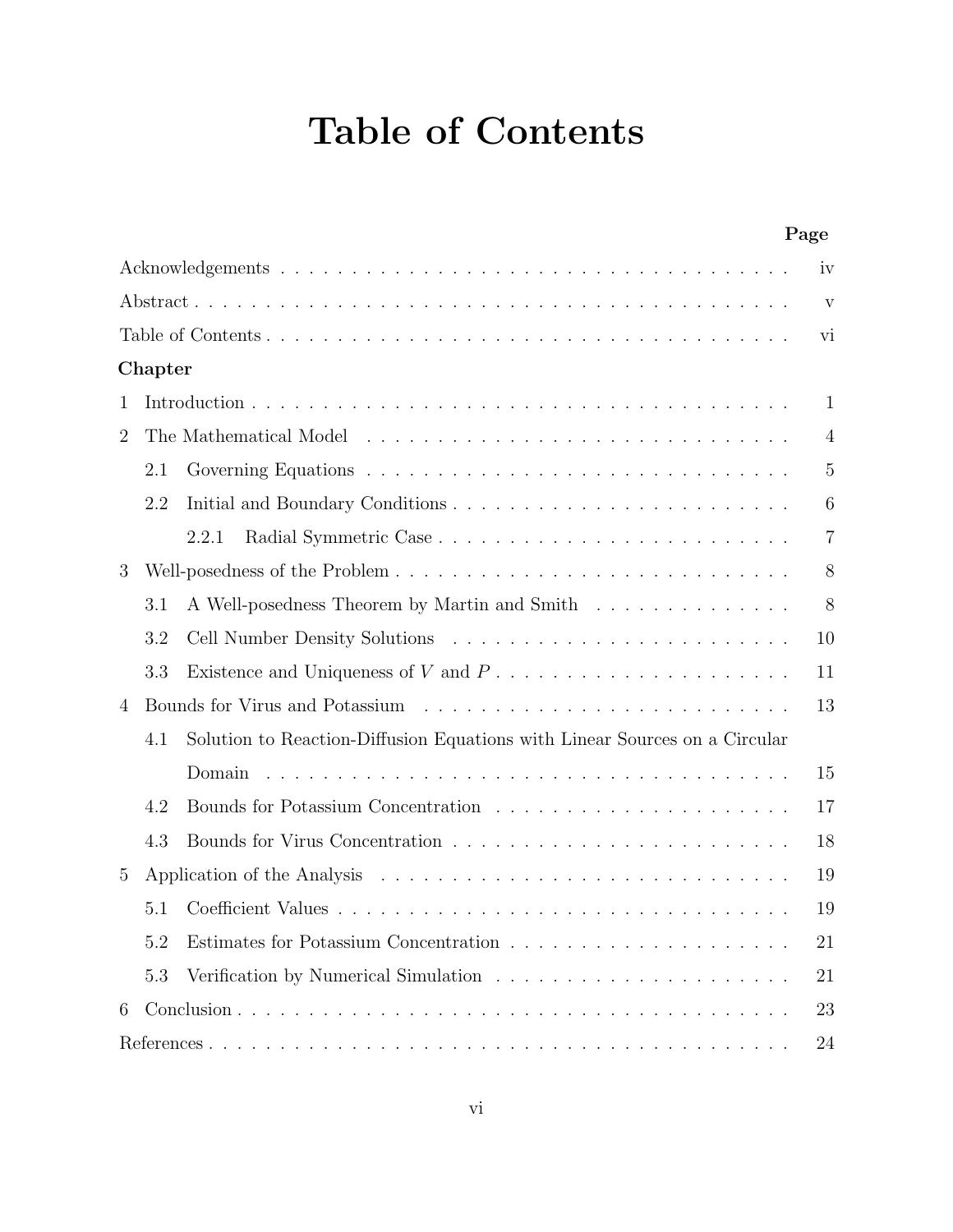|--|--|--|--|--|--|--|--|--|--|--|--|--|--|--|--|--|--|--|--|--|--|--|--|--|--|--|--|--|--|--|--|--|--|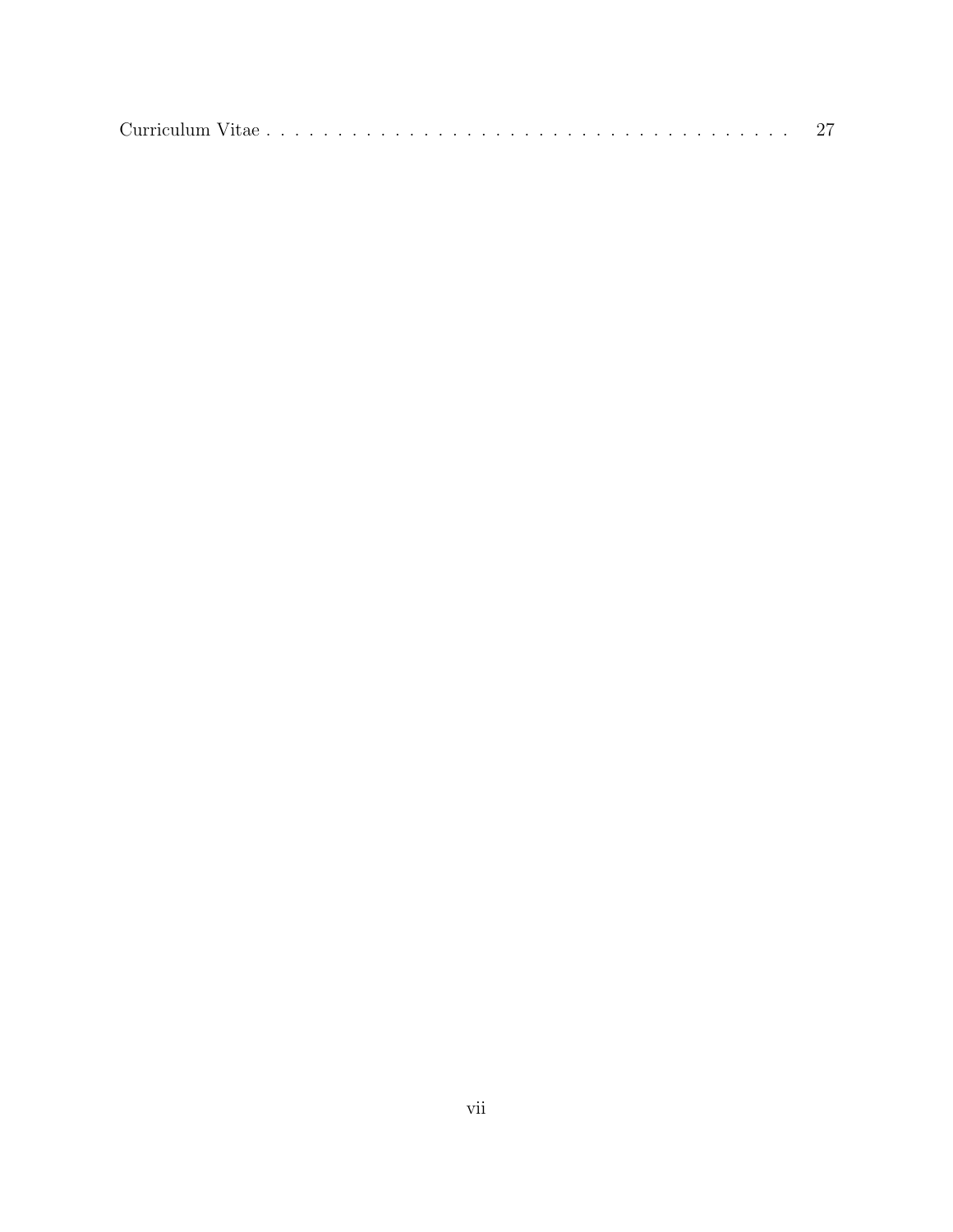# Chapter 1

## Introduction

Potassium ion denoted as  $K<sub>+</sub>$  is necessary for the function of all living cells, and is present in all plant and animal tissues. Potassium ions are critical ions used by the body to maintain cellular membrane potential [7].

There is research supporting the impact high levels of extracellular potassium has on T cells and tumors, where T cells are cells that help make up the immune system. They found that elevated extracellular potassium characteristic of the extracellular space within tumors reduced the uptake and consumption of local nutrients by anti-tumor T cells inducing a state of functional caloric restriction. The treatment of anti-tumor T cells with elevated extracellular potassium enabled the enhanced destruction of large, established tumors [26]. In this research, we will be studying the affects elevated extracellular K+ has on a particular virus.

Myxoma virus denoted as MYXV was introduced into the European rabbit population of Australia in 1950. Myxoma virus causes a topical lesion on the skin. In European rabbits, however, myxoma virus causes the fulminant disease, myxomatosis. When the virus was introduced into the wild rabbit population in Australia, Europe and Great Britain, the virus was extremely deadly, killing 99 percent of infected rabbits [5]. Today, the virus is used in laboratory research in various ways.

In this research, we will be studying the lesions created by the virus to model the impact potassium has on the viral replication. In lesions caused by MYXV, it shows they contain high levels of cell death. The research shows that extracellular  $K+$  levels are extremely low (∼3–5 mM) and intracellular K+ levels are extremely high (∼50–150 mM) [23]. When there are high levels of localized necrosis (the death of the cells due to disease or injury),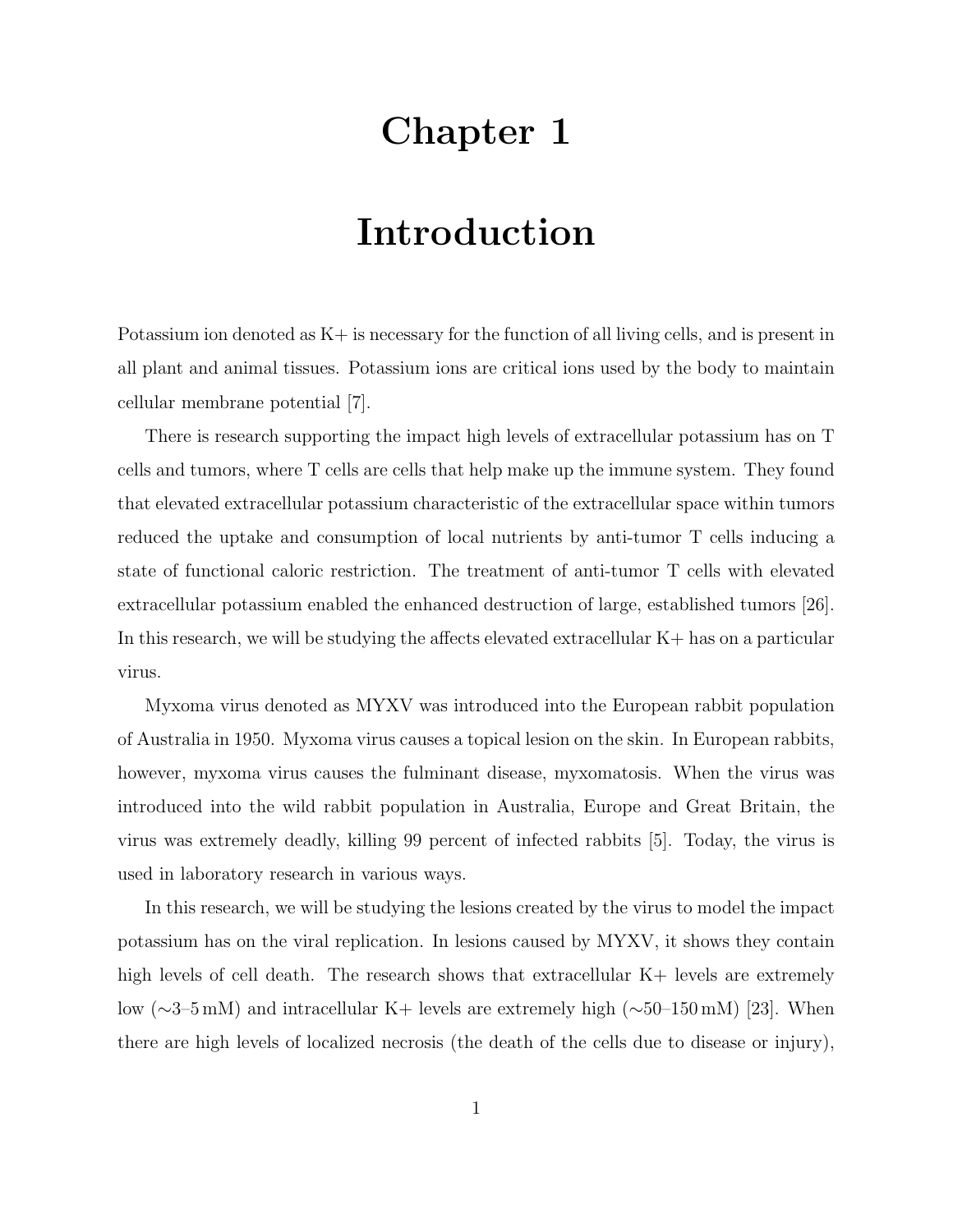there is an increase of potassium in the extracellular membrane [3]. This increase may inhibit viral spread.

Motivated by these experimental observations, Dr. Bartee from the University of New Mexico initiated a collaborative research project in which biologists and mathematicians from his institution, the University of Texas at El Paso, and New Mexico State University are involved to construct a mathematical model aiming at explaining the observed blocking of virus infection by high potassium concentration levels. The overall project contains several stages and components. First, we proposed a mathematical model based on differential equations to describe the interaction between various types of cells, viruses, and the potassium. Next, preliminary analysis is conducted trying to answer the important question whether this model is capable of predicting any blocking effect at all, with the model parameters being assigned biologically meaningful values. Once we obtain an affirmative answer to this fundamental question, effort is devoted in the development of a computational tool for numerical simulation of the model, which allow us to compute approximations to the solutions that are not analytically obtainable. The main contribution of this thesis is in the preliminary analysis, where theoretical bounds on the virus and potassium concentrations are obtained from a comparison principle, which allow us to show that on the one hand the solutions to the model are always biologically meaningful, and on the other hand the largest achievable potassium level is far above the observed blocking threshold, which indicates that it is certainly possible for the model to predict virus blockage by high potassium concentrations.

More specifically, we will be using reaction-diffusion equations as our basic modeling method [6]. Experimental results demonstrate that in the early stage of infection, the lesion occupies a small circular region on the top of the skin and its radius changes with time. In this model, however, instead of worrying about a free boundary [8], we will consider a stationary but much larger circular domain so that the boundary of the lesion does not reach the domain boundary during the period of interest. To model the abrupt blocking effect of viral infection by large potassium concentration, the infection rate of normal cells by virus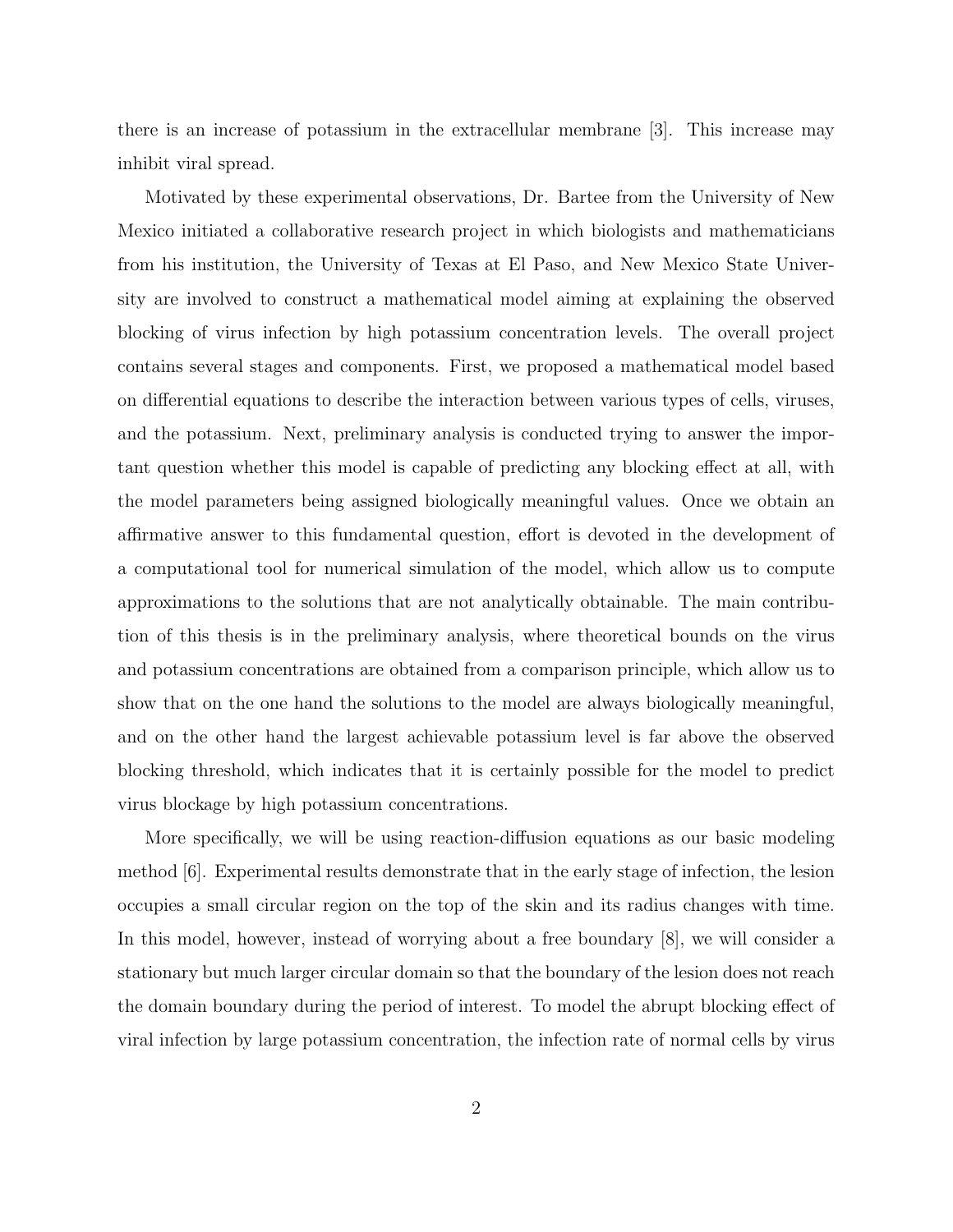is controlled by a smoothed Heaviside function [28] in potassium concentration, so that the rate reduction is turned on and off depending on whether the potassium passes a certain threshold. In this work, we will estimate solutions to our model by applying a comparison principle for reaction-diffusion equations. Particularly, lower and upper bounds of the virus and potassium concentrations will be derived, so that we can gain deeper understanding of whether the potassium can play a significant role in the viral infection process.

To this end, the rest of the thesis is organized as follows. The mathematical model itself described in detail in Chapter 2 and in Chapter 3 we briefly address the existence and uniqueness of the solutions to this model, whereas the details are left for a separate publication. The main contribution of the thesis is provided in Chapter 4 and Chapter 5. In particular, in Chapter 4 we first review a comparison principle of model reaction-diffusion equations of interest and then use it to construct lower and upper bounds for the virus and potassium concentrations. Next in Chapter 5, as a demonstration of the application of the model, these bounds are utilized to answer the question whether it is possible for the model to produce enough potassium that reaches the blockage threshold using model parameters estimated by independent experiments. Such affirmative answer has encouraged the development of a computational tool in a separate effort of the collaborative project, whose typical simulation results are also presented at the end of Chapter 5 for completeness. Finally, we go over some concluding remarks in Chapter 6.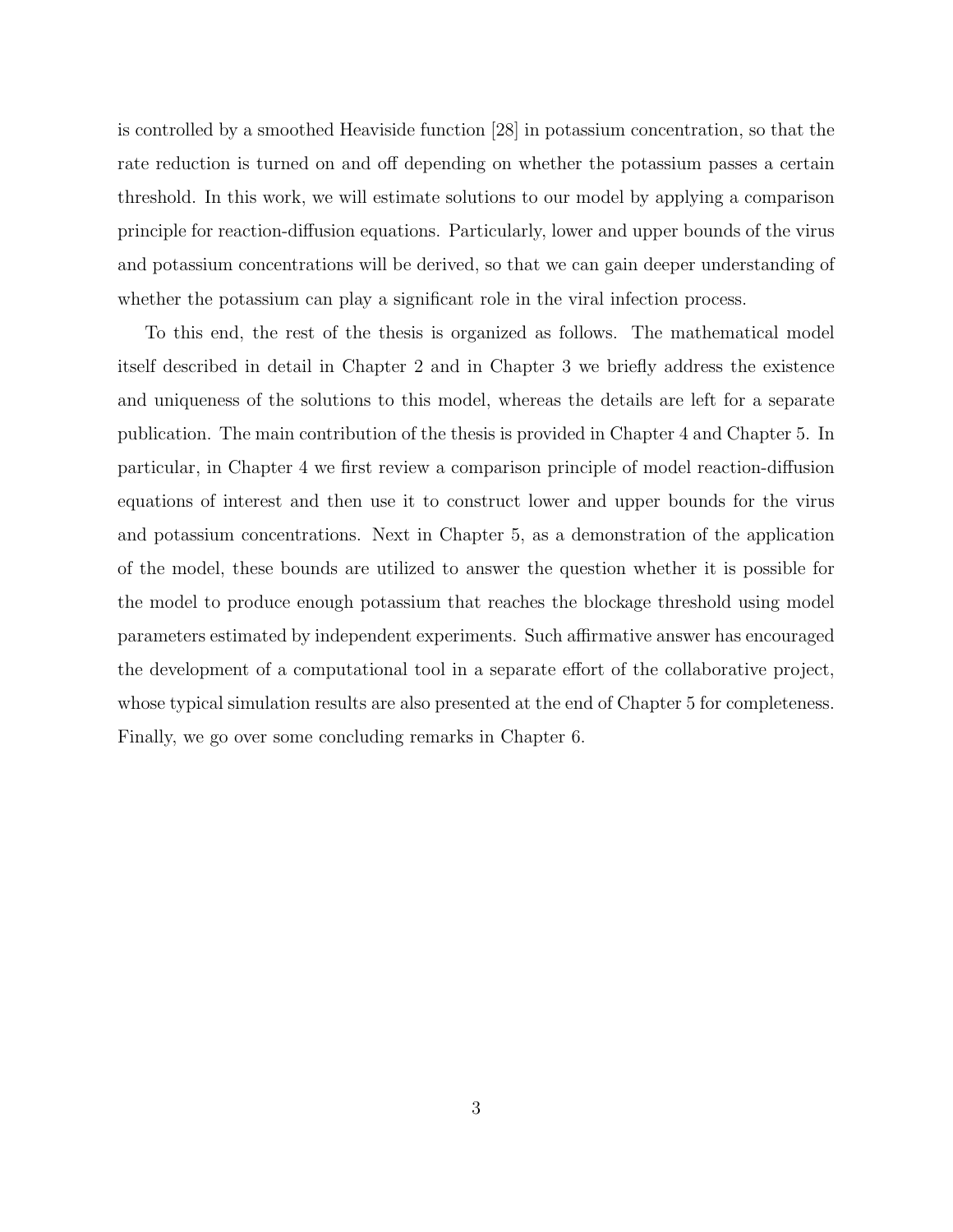## Chapter 2

## The Mathematical Model

To model the modulation of virus infection by potassium on the skin, we distinguish among three different types of cells: the normal cell, the infected cell, and the dead cell, whose densities will be denoted by  $B_1$ ,  $B_2$ , and  $B_3$ , respectively. Since it is well known that cells are nearly incompressible, it is expected that:

$$
B_1(\bm{x},t) + B_2(\bm{x},t) + B_3(\bm{x},t) = c_0 , \qquad (2.1)
$$

where  $\boldsymbol{x} = (x, y)$  is the spatial coordinate, t is the time abscissa, and  $c_0$  is a constant denoting the number of cells per unit area. While the dynamics of the cell number densities are described by classical population growth models [21], the growth, conversion, and lysis rate (life cycle of the virus) are dependent on the concentration of the virus and potassium, denoted by  $V(\boldsymbol{x}, t)$  and  $P(\boldsymbol{x}, t)$ , respectively.

As both virus and potassium diffuses throughout the skin region [27], we model their dynamics by reaction-diffusion equations, where the reaction terms describe the release of virus or potassium particles upon the death of infected cells and the consumption of virus in the infection of normal cells, etc.

In the rest of this chapter, we first describe the differential equations governing the dynamics of cells, virus, and potassium, and then complete the system with appropriate initial and boundary conditions. Then, due to the observation that lesions are usually circular in their early stages [4], we shall concentrate on the radially symmetric [30] case and cast the problem in polar coordinates.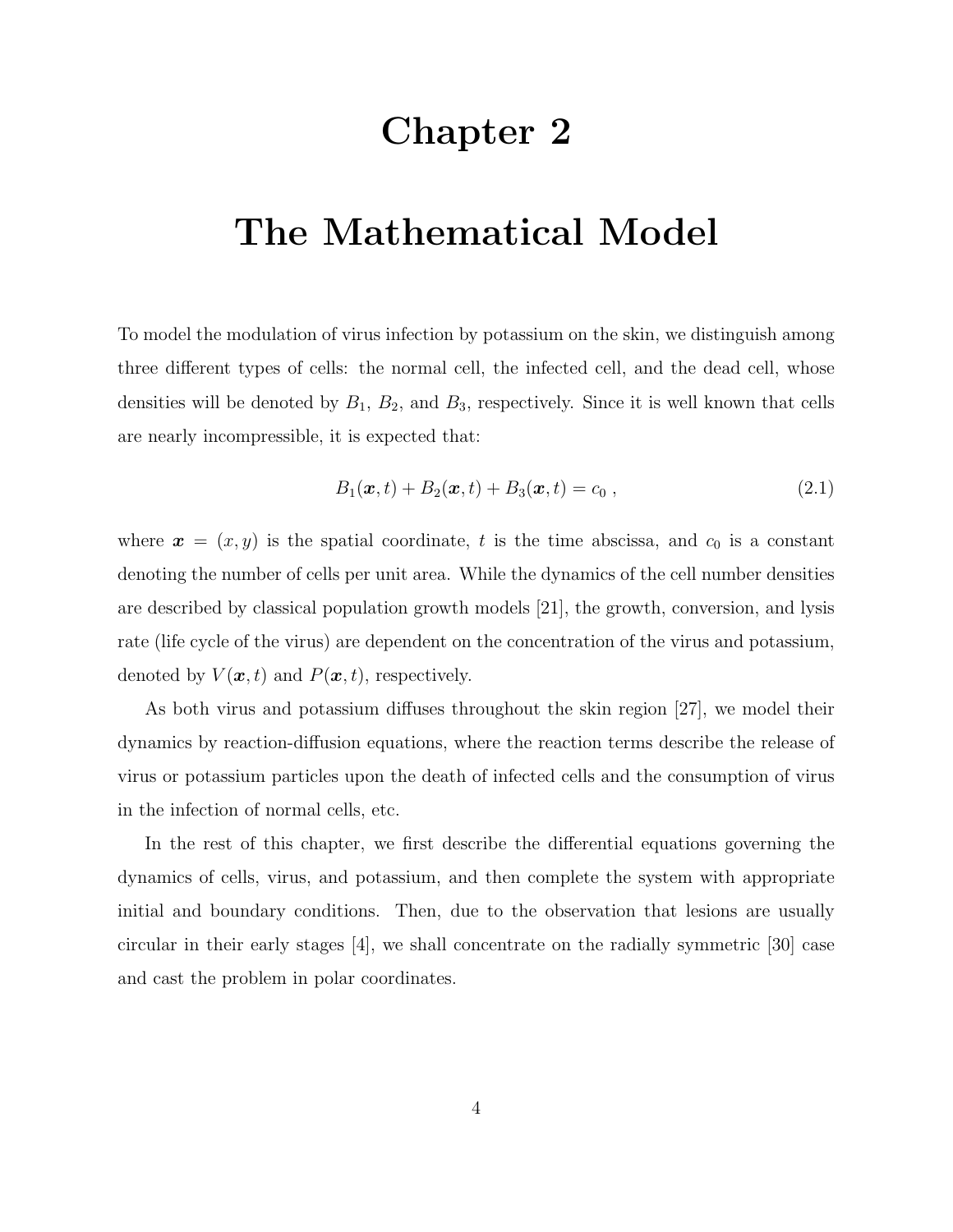#### 2.1 Governing Equations

By collaboration within the research group, we propose the following simplified equations in (2.2) and the smoothed version of the Heaviside function (2.3) to be a part of the mathematical model. Let  $\Omega \subset \mathbb{R}^2$  be a closed and bounded Lipschitz domain [12] that contains the origin point, the cell number densities  $B_1$ ,  $B_2$ , and  $B_3$  are governed by the following ODEs that are parameterized by  $x \in \overline{\Omega}$ :

$$
\frac{\partial B_1}{\partial t} = -\theta F(P) B_1 V \tag{2.2a}
$$

$$
\frac{\partial B_2}{\partial t} = \theta F(P) B_1 V - \beta B_2 , \qquad (2.2b)
$$

$$
\frac{\partial B_3}{\partial t} = \beta B_2 \,,\tag{2.2c}
$$

where  $\theta > 0$  is a constant designating the infection rate of normal cells by virus and  $\beta > 0$  is a constant designating the death rate of infected cells. The scaling coefficient  $F(P) \in [0, 1]$ is introduced to model the blockage of virus infection by high concentration of potassium:

$$
F(P) = 1 - \frac{1}{1 + e^{-2k(P - P_s)}}.
$$
\n(2.3)

Here  $P_s$  is a constant representing the potassium concentration threshold that is observed in experiments for the activation of virus blockage effect. The second term on the right hand side of  $(2.3)$  is a smoothed Heaviside function with  $k \gg 0$  being a constant describing the fast transition. Note that if  $P \approx 0$ , we have  $F(P) \approx 1$  thus virus infects the normal cells at its full strength; whereas if P is very large, we have  $F(P) \approx 0$  and the infection is completely blocked.

Since both virus and potassium diffuse in the region of interest, their dynamics are modeled by the following equations:

$$
\frac{\partial V}{\partial t} = F(P)b\beta B_2 - (\theta F(P)B_1 + \gamma)V + D_V\nabla^2 V,
$$
\n(2.4)

$$
\frac{\partial P}{\partial t} = a\beta B_2 - \tau P + D_P \nabla^2 P \,. \tag{2.5}
$$

Here  $b > 0$  and  $a > 0$  are constants designating the amounts of V and P released when infected cells die, respectively,  $\gamma > 0$  describes the lysis rate of viruses that are not consumed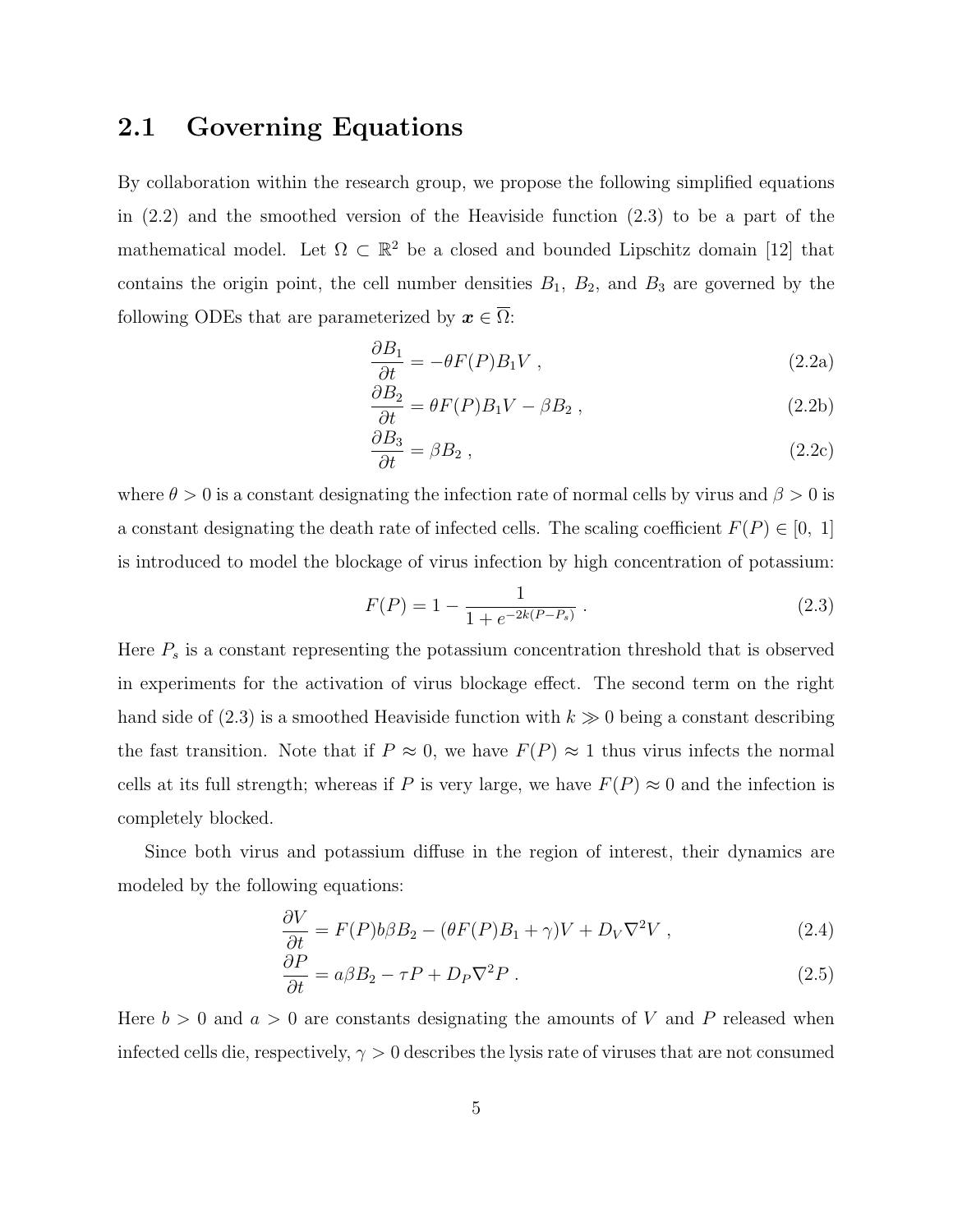in the infection of normal cells,  $\tau > 0$  is the absorption rate of potassium into the cells, and  $D_V$  and  $D_P$  are the diffusion coefficients of the virus and potassium, respectively. In these equations, the Laplace operator [18] is given by  $\nabla^2 = \frac{\partial^2}{\partial x^2}$  $\frac{\delta}{\partial x^2}$  +  $\partial^2$  $\frac{\delta}{\partial y^2}$ .

### 2.2 Initial and Boundary Conditions

The system of differential equations are accompanied by initial and boundary conditions given next. We assume  $v_0$  units of virus is injected into the cell located at  $x = 0$  at time  $t = 0$ , [1] thus the initial data for virus is given by:

$$
V(\boldsymbol{x},0) = v_0 \delta_0(\boldsymbol{x}) \;, \tag{2.6}
$$

where  $\delta_0(x)$  is the Dirac measure such that for all smooth and compactly supported function f on  $\mathbb{R}^2$  there is  $\iint_{\mathbb{R}^2} f(\boldsymbol{x}) \delta_0(\boldsymbol{x}) d\boldsymbol{x} = f(0)$ . [11]

Since virus takes time to infect normal cells, the initial condition for cell number densities are given simply by:

$$
B_1(\mathbf{x},0) = c_0
$$
,  $B_2(\mathbf{x},0) = 0$ ,  $B_3(\mathbf{x},0) = 0$ . (2.7)

Similarly, because potassium only enters the extracellular space when infected cells dies, the initial condition for  $P$  is:

$$
P(\boldsymbol{x},0) = 0.
$$
\n<sup>(2.8)</sup>

We assume that the infection center (the origin point) is far away from the domain boundary  $\partial\Omega$  and thus specify the no-flux boundary conditions [14] for both virus and potassium concentrations:

$$
\boldsymbol{n} \cdot \nabla V(\boldsymbol{x}, t) = 0 \;, \quad \boldsymbol{n} \cdot \nabla P(\boldsymbol{x}, t) = 0 \;, \quad \forall \boldsymbol{x} \in \partial \Omega, \; t \ge 0 \;, \tag{2.9}
$$

where **n** is the unit outer normal vector on  $\partial\Omega$  and  $\nabla$  is the gradient operator. Note that no boundary condition is needed for the cell number densities  $B_i$ ,  $i = 1, 2, 3$ , as no spatial derivatives are involved in (2.2).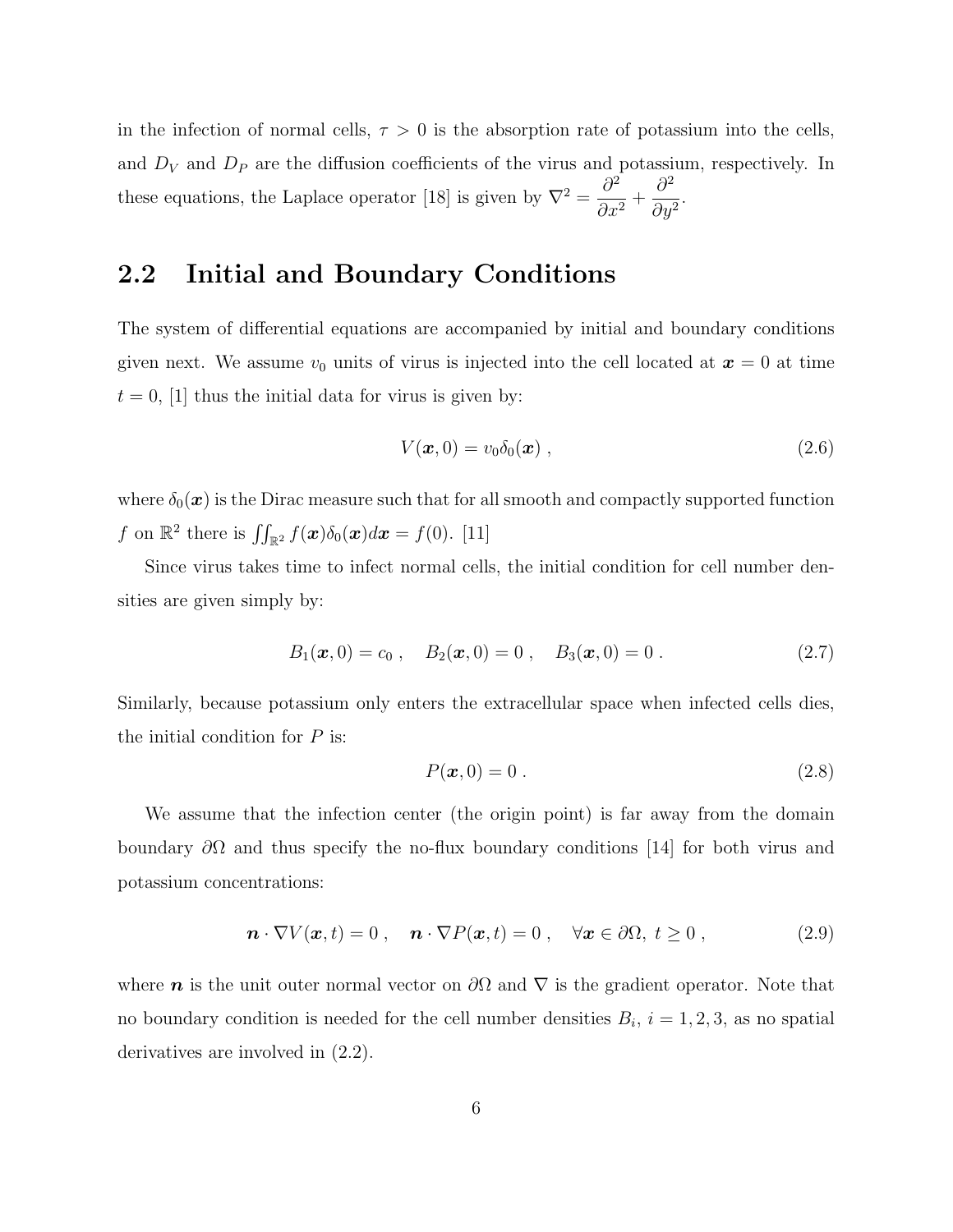#### 2.2.1 Radial Symmetric Case

In the early stage after the virus injection, the infection usually exhibit radially symmetric pattern; thus in this thesis we assume the domain  $\Omega$  is a disk with fixed radius  $R \gg 0$  and to this end rewrite the problem in radial coordinate  $r = (\mathbf{x} \cdot \mathbf{x})^{\frac{1}{2}}$ :

$$
\frac{\partial B_1}{\partial t} = -\theta F(P) B_1 V \tag{2.10a}
$$

$$
\frac{\partial B_2}{\partial t} = \theta F(P) B_1 V - \beta B_2 , \qquad (2.10b)
$$

$$
\frac{\partial B_3}{\partial t} = \beta B_3 \,,\tag{2.10c}
$$

$$
\frac{\partial V}{\partial t} = F(P)b\beta B_2 - (\theta F(P)B_1 + \gamma)V + D_V \frac{\partial}{\partial r} \left(r \frac{\partial V}{\partial r}\right) ,\qquad (2.10d)
$$

$$
\frac{\partial P}{\partial t} = a\beta B_2 - \tau P + D_P \frac{\partial}{\partial r} \left( r \frac{\partial P}{\partial r} \right) , \qquad (2.10e)
$$

where  $B_1 = B_1(r, t)$ ,  $B_2 = B_2(r, t)$ ,  $B_3 = B_3(r, t)$ ,  $V = V(r, t)$ , and  $P = P(r, t)$ . Correspondingly, the initial condition is given by:

$$
B_1(r, 0) = c_0
$$
,  $B_2(r, 0) = 0$ ,  $B_3(r, 0) = 0$ ,  $(2.11a)$ 

$$
V(r,0) = v_0 \overline{\delta}_0(r) , \quad P(r,0) = 0 , \qquad (2.11b)
$$

for all  $0 \le r \le R$  and  $\overline{\delta}_0(r)$  is the Dirac measure such that for all smooth and compactly supported function f on  $[0, +\infty)$  there is  $\int_0^\infty 2\pi r f(r) \overline{\delta}_0(r) dr = f(0)$ . Lastly, the boundary conditions for  $V$  and  $P$  are:

$$
\frac{\partial V}{\partial r}(0,t) = \frac{\partial V}{\partial r}(R,t) = 0 \;, \quad \frac{\partial P}{\partial r}(0,t) = \frac{\partial P}{\partial r}(R,t) = 0 \;, \quad t \ge 0 \;.
$$
 (2.12)

Note that the homogeneous Neumann condition  $(2.12)$  at  $r = 0$  is due to the symmetry of the solutions [2].

Remark: Strictly speaking, we need to show that the solutions to the problem in Sections 2.1–2.2 are radially symmetric when  $\Omega$  is a disk; this, however, follows from the existence and uniqueness to the problem that will be addressed in the next two chapters.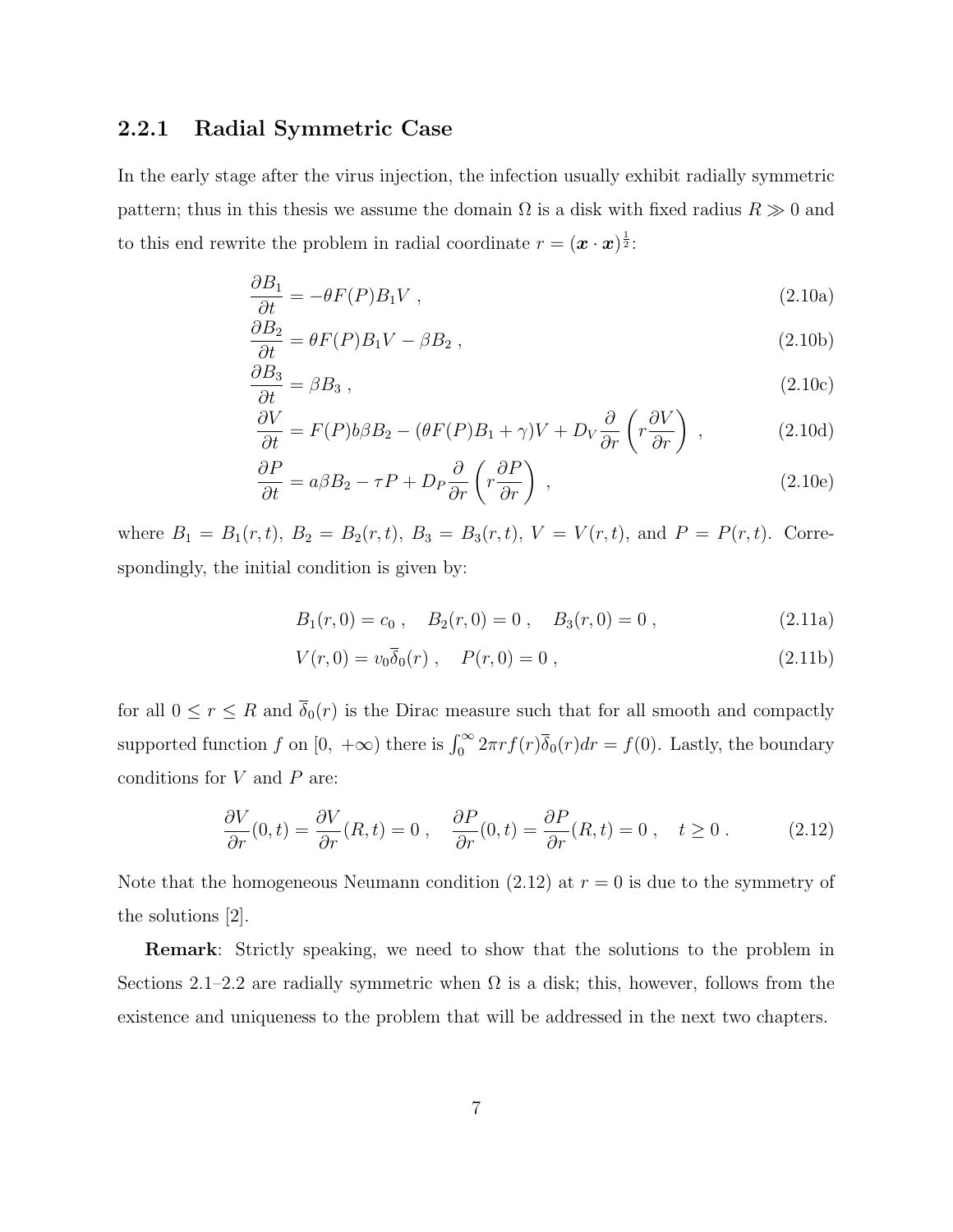## Chapter 3

# Well-posedness of the Problem

While the main result will be derived in the next chapter, we shall briefly address the well-posedness [10] of the problem in Chapter 2 herein. In particular, we shall review a well-posedness theorem for a class of reaction-diffusion equations by Martin and Smith [17] and tailor it to our context. To this end, let us focus on a general scalar reaction-diffusion equation:

$$
\begin{cases}\n\partial_t \varphi = D\nabla^2 \varphi + f(\boldsymbol{x}, t, \varphi) , & t > 0, \ \boldsymbol{x} \in \Omega , \\
\boldsymbol{n} \cdot \nabla \varphi(\boldsymbol{x}, t) = 0 , & t > 0, \ \boldsymbol{x} \in \partial\Omega , \\
\varphi(\boldsymbol{x}, 0) = \varphi_0(\boldsymbol{x}) , & \boldsymbol{x} \in \overline{\Omega} ,\n\end{cases}
$$
\n(3.1)

where  $\Omega \subset \mathbb{R}^2$  is given the same as before, and f and  $\varphi_0$  are prescribed functions with sufficient regularity to be specified later.

### 3.1 A Well-posedness Theorem by Martin and Smith

In their original work [17], Martin and Smith developed a general well-posedness theory for the reaction-diffusion system of abstract functional-differential equations; and we adopt it here and restate it for the particular case of the problem given in (3.1).

**Theorem 1.** Suppose  $D > 0$  is a constant,  $\Lambda$  is a closed convex subset of  $\mathbb{R}$ , and f satisfies the following conditions:

- (1a) f is a continuous function from  $\overline{\Omega} \times [0, T_f) \times \Lambda$  to  $\mathbb{R}$ , where  $0 < T_f \leq \infty$ .
- (1b) For each  $R > 0$ , there exist  $\nu = \nu(R) \in (0, 1]$  and  $L = L(R) \in (0, \infty)$  such that:

$$
|f(\boldsymbol{x},t,\varphi)-f(\boldsymbol{x},s,\psi)|\leq L\left(|t-s|^\nu+|\varphi-\psi|\right)
$$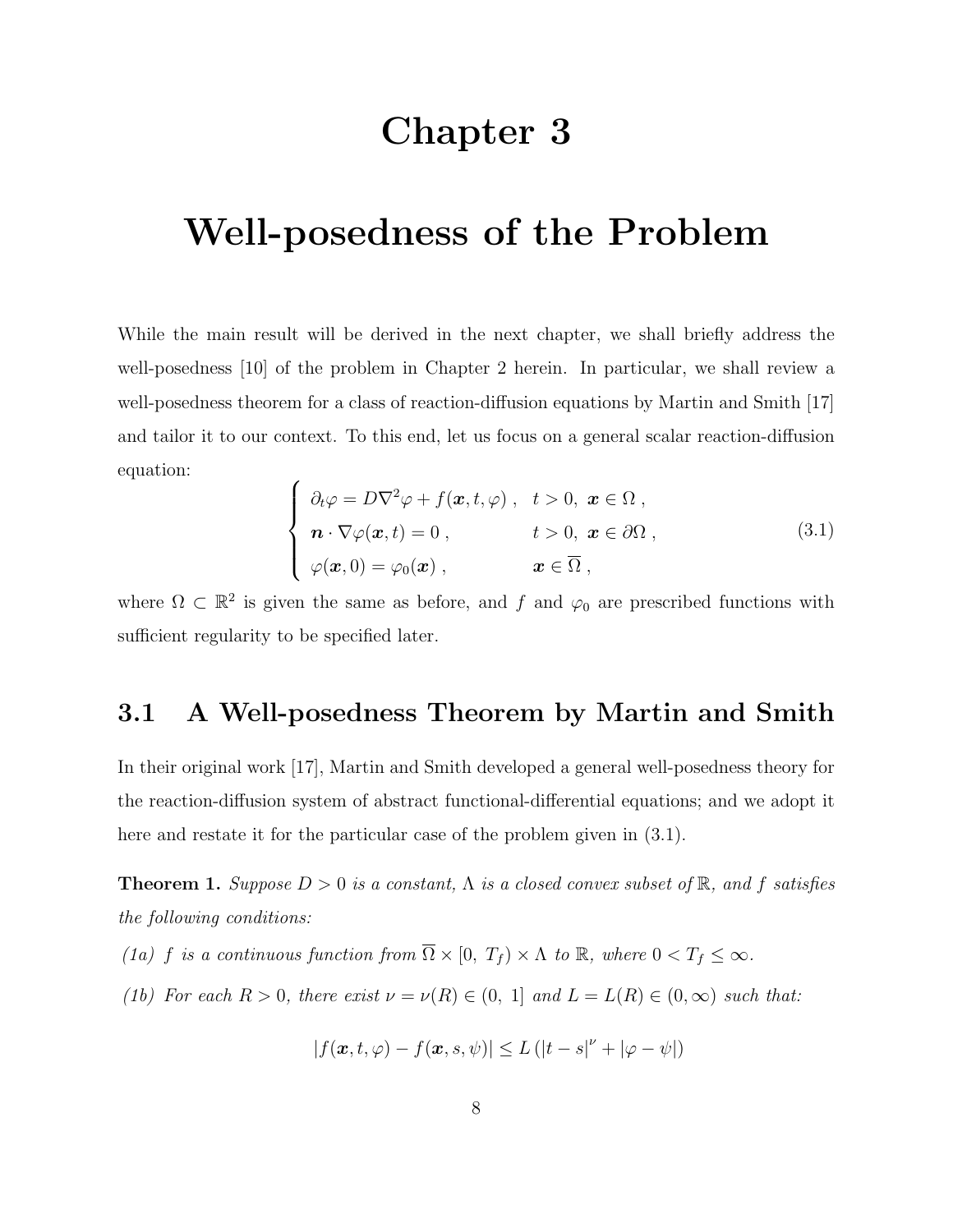for all  $t, s \in [0, R] \cap [0, T_f)$ ,  $\mathbf{x} \in \overline{\Omega}$ ,  $\varphi, \psi \in \Lambda$ , and  $|\varphi|, |\psi| \leq R$ .

(1c) The subtangential condition: for all  $(\boldsymbol{x}, t, \varphi) \in \overline{\Omega} \times [0, T_f) \times \Lambda$ :

$$
\lim_{h\to 0^+} \frac{1}{h} d(\varphi + hf(\boldsymbol{x}, t, \varphi), \Lambda) = 0 ,
$$

where  $d(\cdot, \cdot)$  is the standard distance between an element and a set.

In addition, suppose the family of linear operators associated with  $(3.1)$  when  $f \equiv 0$  is invariant (does not change when a transformation is applied) in  $\Lambda$  for all  $t > 0$  and  $\varphi_0 \in$  $C(\overline{\Omega}, \Lambda)$ . Then (3.1) has a unique non-continuable classical solution  $\varphi$  defined on  $\Omega \times [0, T)$ where  $T = T(\varphi_0) \in (0, \infty]$  and  $T \leq T_f$ , and  $\varphi(\mathbf{x}, t) \in \Lambda$  for all  $(\mathbf{x}, t) \in \overline{\Omega} \times [0, T)$ .

Note that in Theorem 1,  $\varphi$  and  $\psi$  are numbers and not functions and we also see that if  $f \equiv 0$ , (3.1) is just a linear diffusion equation and the invariance of its solution in the convex domain  $\Lambda$  is a direct consequence of the maximum principle [20]. Hence the main component of the theorem to verify in our context is the subtangential condition (1c), which essentially states that when the flow of the solution reaches the boundary of Λ from inside, it must be pushed back and thus ensures that the solution to (3.1) stays inside the invariance domain  $\Lambda$ . This concept is used in many research papers like the research done by Martin and Smith [17] and the research done by Zizi Wang, Zhiming Guo, and Huaqin Peng [31]. Throughout the rest of this thesis,  $\Lambda$  is assumed to be the positive real line  $[0, +\infty)$ ; but we shall remain using the notation  $\Lambda$  for simplicity.

In the remaining sections of this chapter, we shall verify the conditions in Theorem 1 for V and P, whereas deriving bounds for these variables using a comparison theorem will be the topic of the next chapter. In particular, denoting the source terms for  $V$  and  $P$  (the function f in (3.1)) by  $f_V$  and  $f_P$ , respectively, from (2.4) and (2.5) we obtain:

$$
f_V(\boldsymbol{x},t,\varphi) = F(P(\boldsymbol{x},t))\delta B_2(\boldsymbol{x},t) - (\theta F(P(\boldsymbol{x},t))B_1(\boldsymbol{x},t) + \gamma)\varphi , \qquad (3.2)
$$

$$
f_P(\boldsymbol{x}, t, \varphi) = a\beta B_2(\boldsymbol{x}, t) - \tau \varphi \tag{3.3}
$$

Thus to make use of Theorem 1 to establish the existence and uniqueness of the solutions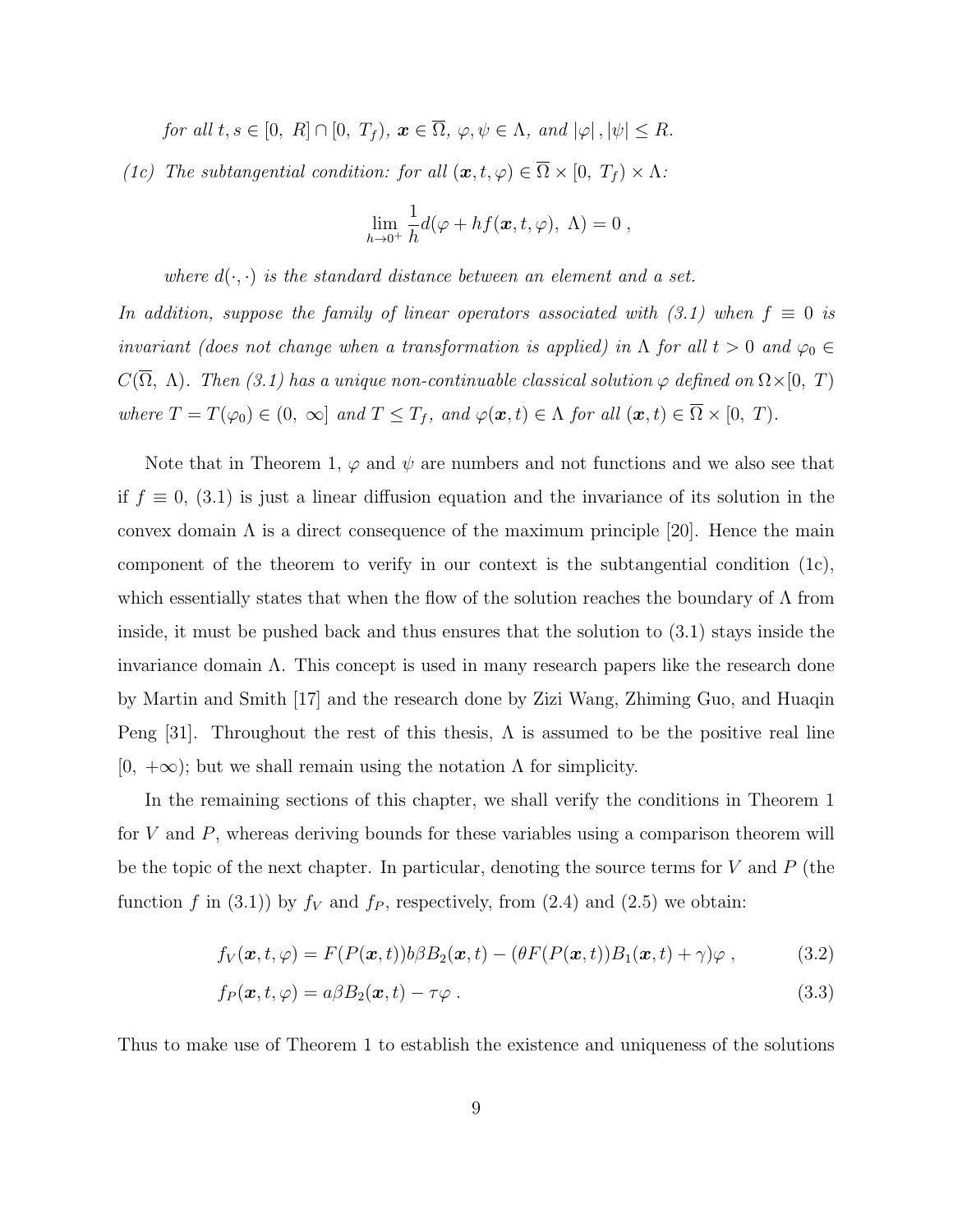to V and P, especially the regularity of  $f_V$  and  $f_P$ , we shall first look at the cell number density solutions.

#### 3.2 Cell Number Density Solutions

The cell number densities  $B_1$ ,  $B_2$ , and  $B_3$  are governed by the equations (2.2) with initial condition (2.7), which can be integrated in time to obtain:

$$
B_1(\boldsymbol{x},t) = c_0 \exp\left(-\int_0^t \theta F(P(\boldsymbol{x},s)) V(\boldsymbol{x},s) ds\right) , \qquad (3.4)
$$

$$
B_2(\boldsymbol{x},t) = e^{-\beta t} \int_0^t e^{\beta s} \theta F(P(\boldsymbol{x},s)) B_1(\boldsymbol{x},s) V(\boldsymbol{x},s) ds , \qquad (3.5)
$$

$$
B_3(\boldsymbol{x},t) = \int_0^t \beta B_2(\boldsymbol{x},s)ds . \qquad (3.6)
$$

On the one hand, it is not difficult to see that as long as P and V exist, there is  $B_1 \geq 0$ , which then indicates  $B_2 \geq 0$ , and thus  $B_3 \geq 0$ . On the other hand, seeing that

$$
\frac{\partial (B_1 + B_2 + B_3)}{\partial t} = 0
$$

by summing up (2.2) we immediately obtain:

$$
B_1(\boldsymbol{x},t) + B_2(\boldsymbol{x},t) + B_3(\boldsymbol{x},t) = c_0
$$

for all  $x \in \Omega$  and  $t \ge 0$  as long as P and V exist.

Hence we conclude that for all  $T > 0$  such that  $P(\mathbf{x}, t)$  and  $V(\mathbf{x}, t)$  is  $C^1$  on  $\Omega \times [0, T]$ , the cell number solutions are  $C^1$  on  $\Omega \times [0, T]$  and they satisfy:

$$
0 \leq B_1(\boldsymbol{x},t), B_2(\boldsymbol{x},t), B_3(\boldsymbol{x},t) \leq c_0 , \quad \forall \boldsymbol{x} \in \Omega, \ 0 \leq t \leq T . \tag{3.7}
$$

Note that to establish a local and then global existence of all solutions, we shall follow a standard fix-point strategy [22]:

- 1. Let  $m = 0$  and define  $P^{(m)} = 0$  and  $V^{(m)} = 0$ .
- 2. Given  $P^{(m)}$  and  $V^{(m)}$ , one obtains  $C^1$  solutions  $B_1^{(m)}$  $_1^{(m)}, B_2^{(m)}$  $2^{(m)}$ , and  $B_3^{(m)}$  using  $(3.4-3.6)$ and they satisfy (3.7).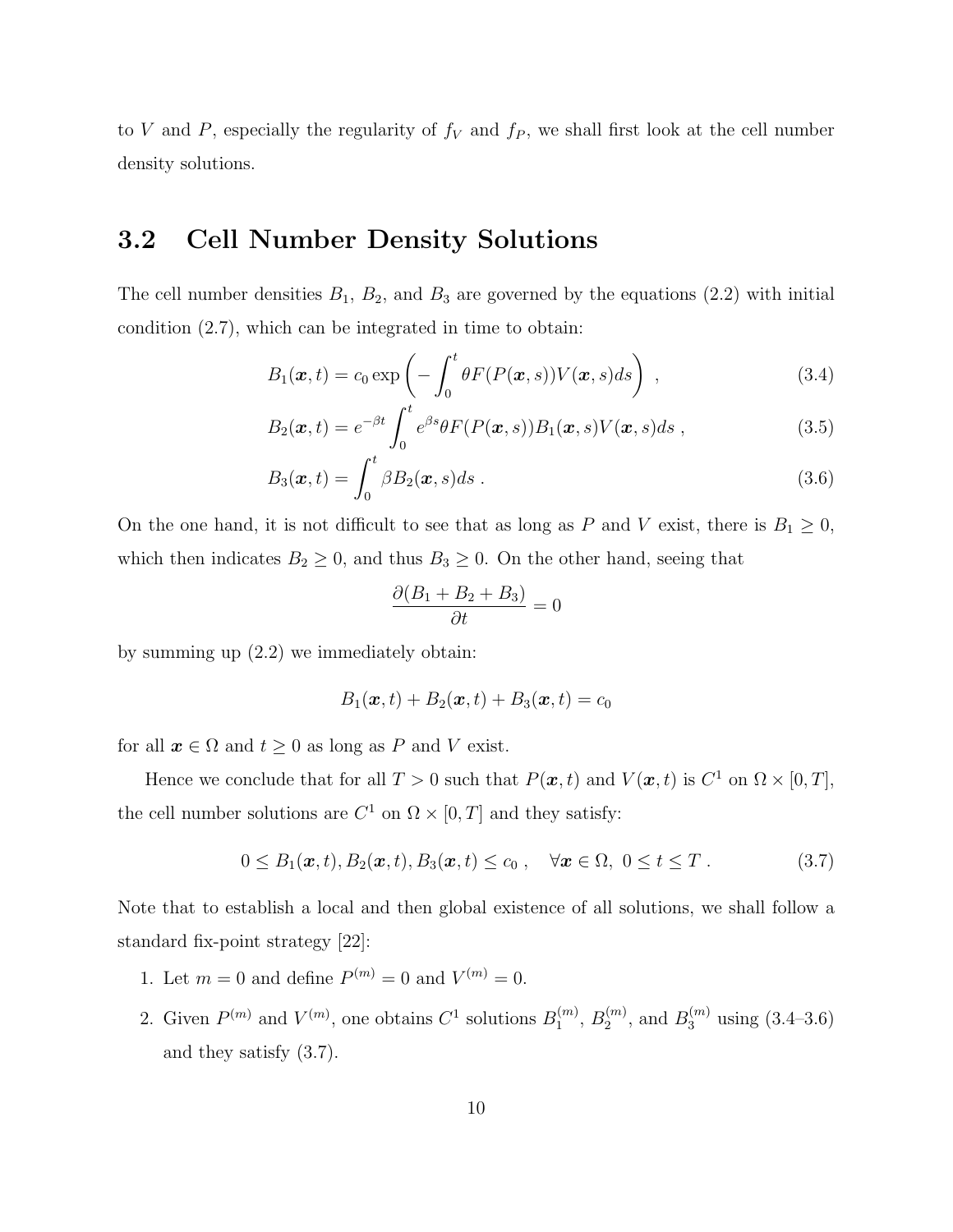- 3. Using  $B_2^{(m)}$  $2^{(m)}$  one verifies that  $f_P$  in (3.3) is Lipschitz continuous hence obtains an updated solution  $P^{(m+1)}$  that is continuously differentiable by Theorem 1.
- 4. Using  $B_1^{(m)}$  $_1^{(m)}, B_2^{(m)}$  $2^{(m)}$ , and  $P^{(m+1)}$ , one verifies that  $f_V$  in (3.2) is Lipschitz continuous and thus obtains an updated solution  $V^{(m+1)}$  that is continuously differentiable, again, by Theorem 1.
- 5. Increase the counter:  $m \leftarrow m + 1$ , and repeat Steps 2–5.

The details of the fix-point iteration as well as estimates that ensure convergence will be addressed in a separate paper, as the focus for this thesis is to provide bounds on V and P and investigate the possibility of potassium to reach the threshold value.

Note that an alternative approach to show the well-posedness for  $B_1$ ,  $B_2$ ,  $B_3$ ,  $V$ , and  $P$ altogether is to use a more general result in the same reference [17, Theorem 1] for system of time-delayed integral and differential equations; this approach, however, technically boils down to the same iterative argument outlined earlier.

From this point on, we shall thus assume that the cell number solutions are continuously differentiable for all  $t \geq 0$  and they satisfy the bounds given by (3.7).

### 3.3 Existence and Uniqueness of  $V$  and  $P$

Let  $T_f$  be any fixed positive number, then by the assumption at the end of previous section,  $f_P$  given by (3.3) is Lipschitz continuous in both t and  $\varphi$  on  $\overline{\Omega} \times [0, T_f] \times \Lambda$ , hence verifying (1a) and (1b) in Theorem 1 for  $f_P$ . To show the subtangential condition (1c), let  $\varphi \in \Lambda$  =  $[0,\infty)$  be arbitrary, we have:

$$
\varphi + h f_P(\boldsymbol{x}, t, \varphi) = \varphi + h(a \beta B_2(\boldsymbol{x}, t) - \tau \varphi) = (1 - h \tau) \varphi + h a \beta B_2(\boldsymbol{x}, t) .
$$

Because  $B_2 \ge 0$ , we have  $\varphi + h f_P(\boldsymbol{x}, t, \varphi) \ge 0$  for all  $h < 1/\tau$ ; that is,  $d(\varphi + h f(\boldsymbol{x}, t, \varphi), \Lambda) =$ 0 for all  $h < 1/\tau$ , which verifies (1c).

As the initial condition for P is zero, we obtain immediately by Theorem 1 that  $P(x, t)$ exists, is unique, non-negative,  $C^2$  in  $\boldsymbol{x}$ , and  $C^1$  in t for all  $(\boldsymbol{x}, t) \in \overline{\Omega} \times [0, T_f)$ .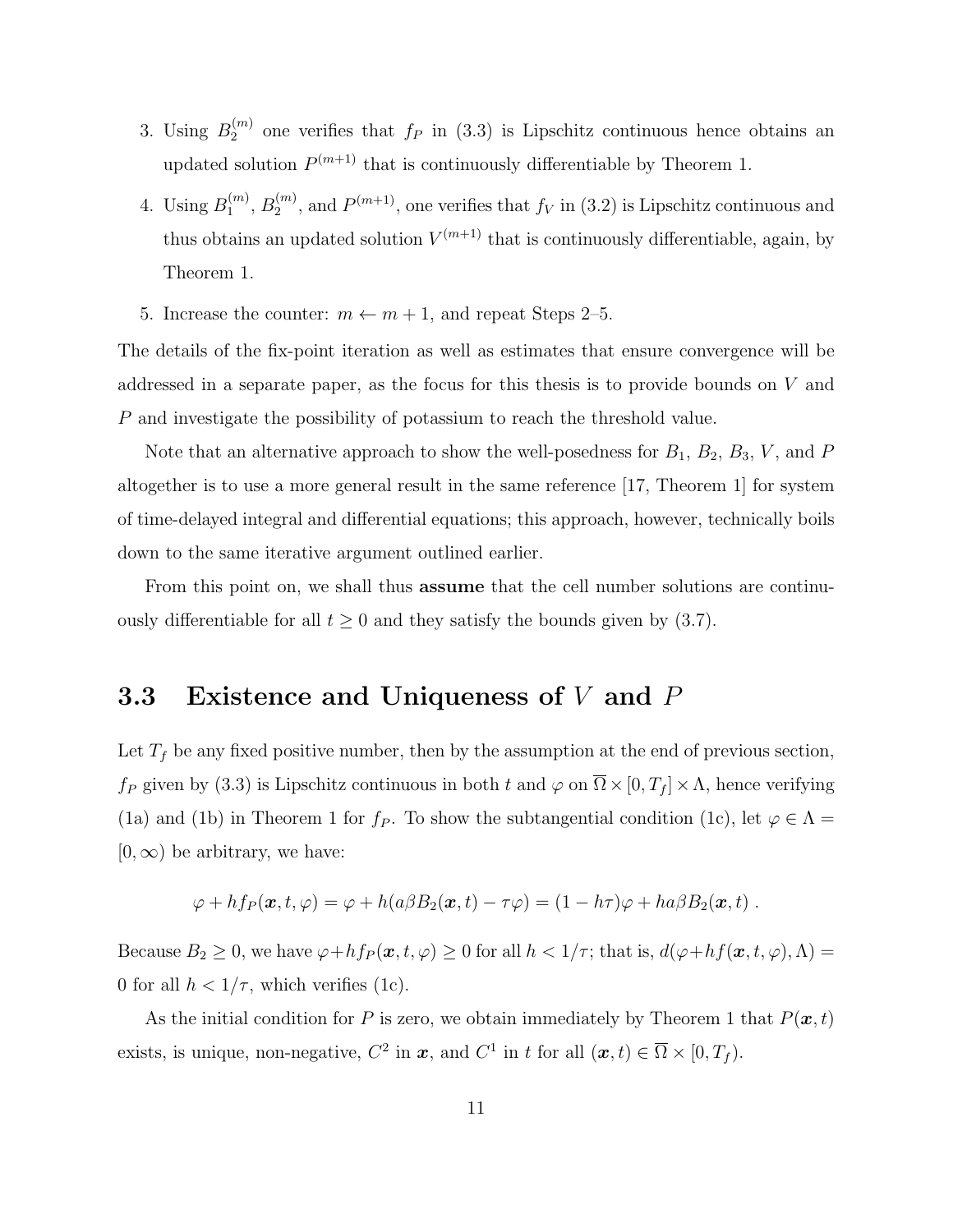Now we are ready to switch the attention to V and notice that  $f_V$  in (3.2) is Lipschitz continuous in both t and  $\varphi$  on  $\overline{\Omega} \times [0, T_f] \times \Lambda$ . As for the subtangential condition, we again assume  $\varphi \in \Lambda$  is arbitrary and compute:

$$
\varphi + h f_V(\boldsymbol{x},t,\varphi) = [1 - h(\theta F(P(\boldsymbol{x},t))B_1(\boldsymbol{x},t) + \gamma)]\varphi + F(P(\boldsymbol{x},t))b\beta B_2(\boldsymbol{x},t).
$$

Because  $0 \leq B_1 \leq c_0$  and  $0 \leq F(P) \leq 1$ , we have:

$$
\theta F(P(\boldsymbol{x},t))B_1(\boldsymbol{x},t)+\gamma \leq \theta c_0 + \gamma
$$

and thus  $\varphi + hf_V(\mathbf{x}, t, \varphi) \ge 0$  for all  $h < 1/(\theta c_0 + \gamma)$ , which verifies (1c) similarly as  $f_P$  as discussed earlier.

To show the existence and uniqueness of a solution  $V$  using Theorem 1, there remains an obstacle that the initial condition given by (2.6) is not a classical function. Nevertheless, this can be circumvented by first replacing the Dirac delta function by a standard mollifier [25] and then using a density argument. To this end, we conclude that  $V(\mathbf{x}, t)$  exists, and it is unique, non-negative,  $C^2$  in  $\mathbf{x}$ , and  $C^1$  in t for all  $(\mathbf{x}, t) \in \overline{\Omega} \times (0, T_f)$ .

Lastly, since  $T_f > 0$  is arbitrary, we can extend the result to the time interval  $t \in [0, \infty)$ .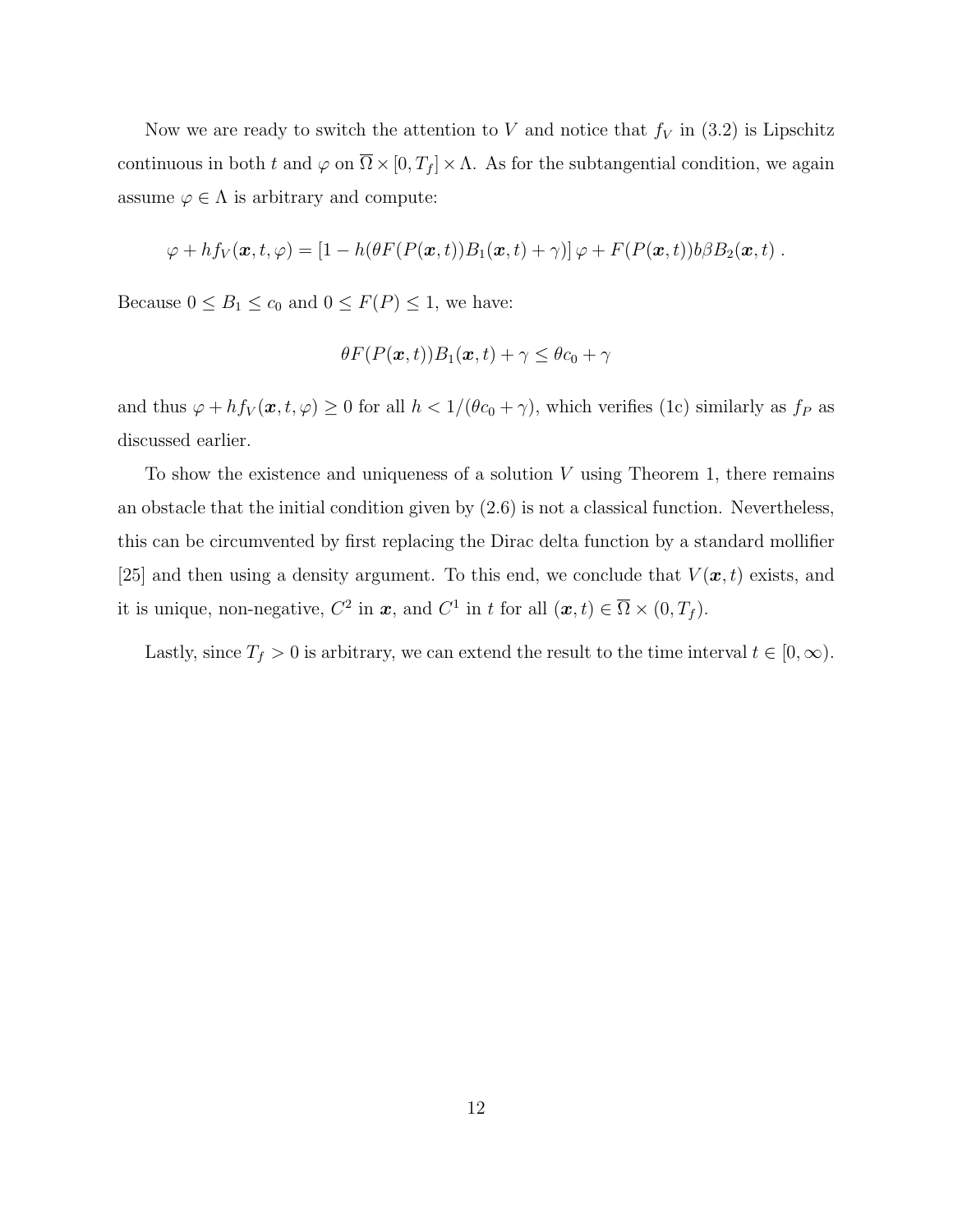## Chapter 4

# Bounds for Virus and Potassium

Focusing again on the general reaction-diffusion equation (3.1), we shall adopt a comparison theorem by the same authors [17] as given below.

**Theorem 2.** Given all conditions in Theorem 1, suppose in addition that  $\varphi^{\pm}(\boldsymbol{x},t)$  and  $f^{\pm}(\boldsymbol{x},t,\varphi)$  satisfy:

(2a)  $\varphi^{\pm}$  are  $C^2$  in  $\boldsymbol{x}$  and  $C^1$  in t functions from  $\overline{\Omega} \times [0, T')$  into  $\Lambda$ , where  $0 < T' \leq \infty$ . And for all  $(\boldsymbol{x}, t) \in \overline{\Omega} \times [0, T')$ :

$$
\varphi^-(\boldsymbol{x},t) \leq \varphi^+(\boldsymbol{x},t) \quad \text{and} \quad [\varphi^-(\boldsymbol{x},t), \ \varphi^+(\boldsymbol{x},t)] \subseteq \Lambda \ .
$$

(2b)  $f^{\pm}$  are continuous functions from  $\overline{\Omega} \times [0, T' \times \Lambda$  to R such that they satisfy the following differential inequalities:

$$
\begin{cases}\n\partial_t \varphi^+ \geq D\nabla^2 \varphi^+ + f^+(\boldsymbol{x}, t, \varphi^+), & 0 < t < T', \ \boldsymbol{x} \in \Omega \,, \\
\boldsymbol{n} \cdot \nabla \varphi^+(\boldsymbol{x}, t) \geq 0 \,, & 0 < t < T', \ \boldsymbol{x} \in \partial\Omega \,, \\
\varphi^+(\boldsymbol{x}, 0) \geq \varphi_0(\boldsymbol{x}) \,, & \boldsymbol{x} \in \Omega \,,\n\end{cases}\n\tag{4.1}
$$

and similarly:

$$
\begin{cases}\n\partial_t \varphi^- \leq D\nabla^2 \varphi^- + f^-(\mathbf{x}, t, \varphi^-), & 0 < t < T', \ \mathbf{x} \in \Omega \,, \\
\mathbf{n} \cdot \nabla \varphi^-(\mathbf{x}, t) \leq 0 \,, & 0 < t < T', \ \mathbf{x} \in \partial\Omega \,, \\
\varphi^-(\mathbf{x}, 0) \leq \varphi_0(\mathbf{x}) \,, & \mathbf{x} \in \Omega \,.\n\end{cases} \tag{4.2}
$$

$$
(2c) \ f(\boldsymbol{x}, t, \varphi^+(\boldsymbol{x}, t)) \leq f^+(\boldsymbol{x}, t, \varphi^+(\boldsymbol{x}, t)) \ \text{for all } (\boldsymbol{x}, t) \in \overline{\Omega} \times [0, \min(T', T_f)).
$$
\n
$$
(2d) \ f(\boldsymbol{x}, t, \varphi^-(\boldsymbol{x}, t)) \geq f^-(\boldsymbol{x}, t, \varphi^-(\boldsymbol{x}, t)) \ \text{for all } (\boldsymbol{x}, t) \in \overline{\Omega} \times [0, \min(T', T_f)).
$$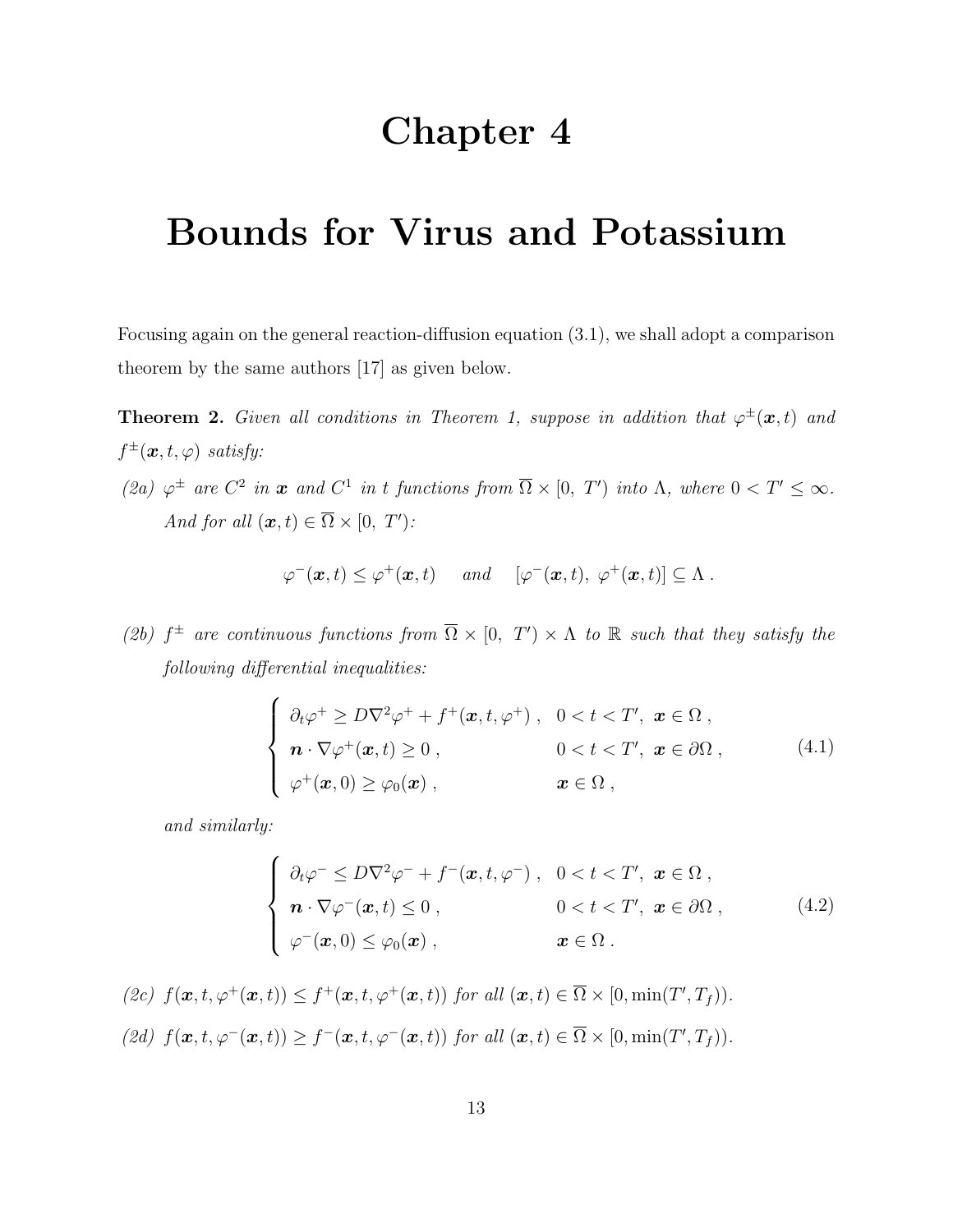Then one has  $T \ge \min(T', T_f)$ , where T is the time of existence for  $\varphi(\mathbf{x}, t)$  in Theorem 1, and for all  $(\boldsymbol{x}, t) \in \overline{\Omega} \times [0, \min(T', T_f))$  there is:

$$
\varphi^-(\boldsymbol{x},t) \le \varphi(\boldsymbol{x},t) \le \varphi^+(\boldsymbol{x},t) \,. \tag{4.3}
$$

Our strategy to derive bounds for  $V$  and  $P$  using this comparison principle is to first derive bounds for the source terms  $f_V$  and  $f_P$ , respectively, and then compute the bounds  $V^{\pm}$  and  $P^{\pm}$  that satisfy the inequalities of (4.1) and (4.2). To this end, following (3.3) and using the fact that  $0 \leq B_2 \leq c_0$ , we have:

$$
f_P(\boldsymbol{x}, t, \varphi) = a\beta B_2(\boldsymbol{x}, t) - \tau \varphi \geq -\tau \varphi,
$$
  

$$
f_P(\boldsymbol{x}, t, \varphi) \leq a\beta c_0 - \tau \varphi.
$$

Thus bounds on the source term  $f_P$  can be defined as:

$$
f_P^-(\boldsymbol{x}, t, \varphi) = -\tau \varphi \ , \quad f_P^+(\boldsymbol{x}, t, \varphi) = a\beta c_0 - \tau \varphi \ , \tag{4.4}
$$

and there is  $f_P^- \leq f_P \leq f_P^+$  $f_P^+$  for all  $(\boldsymbol{x}, t, \varphi) \in \Omega \times [0, +\infty) \times \Lambda$ .

Similarly for  $f_V$  given in (3.2), we have:

$$
f_V(\mathbf{x}, t, \varphi) = F(P(\mathbf{x}, t))b\beta B_2(\mathbf{x}, t) - (\theta F(P(\mathbf{x}, t))B_1(\mathbf{x}, t) + \gamma)\varphi
$$
  
\n
$$
\geq -(\theta c_0 + \gamma)\varphi,
$$
  
\n
$$
f_V(\mathbf{x}, t, \varphi) \leq b\beta c_0 - \gamma\varphi.
$$

Hence  $f_V^- \leq f_V \leq f_V^+$  where:

$$
f_V^-(\boldsymbol{x},t,\varphi) = -(\theta c_0 + \gamma)\varphi\ ,\quad f_V^+(\boldsymbol{x},t,\varphi) = b\beta c_0 - \gamma\varphi\ .
$$
 (4.5)

Noticing that all of  $f_P^{\pm}$  $f_P^{\pm}$  and  $f_V^{\pm}$  $V^{\pm}$  are linear functions in  $\varphi$ , we shall thus define  $P^{\pm}$  and  $V^{\pm}$ as solutions to the diffusion equations given by (4.1) or (4.2) with the inequalities replaced by equalities. To this end, we shall first derive the solution to the reaction-diffusion equation with linear source term on a circular domain as given in the next section.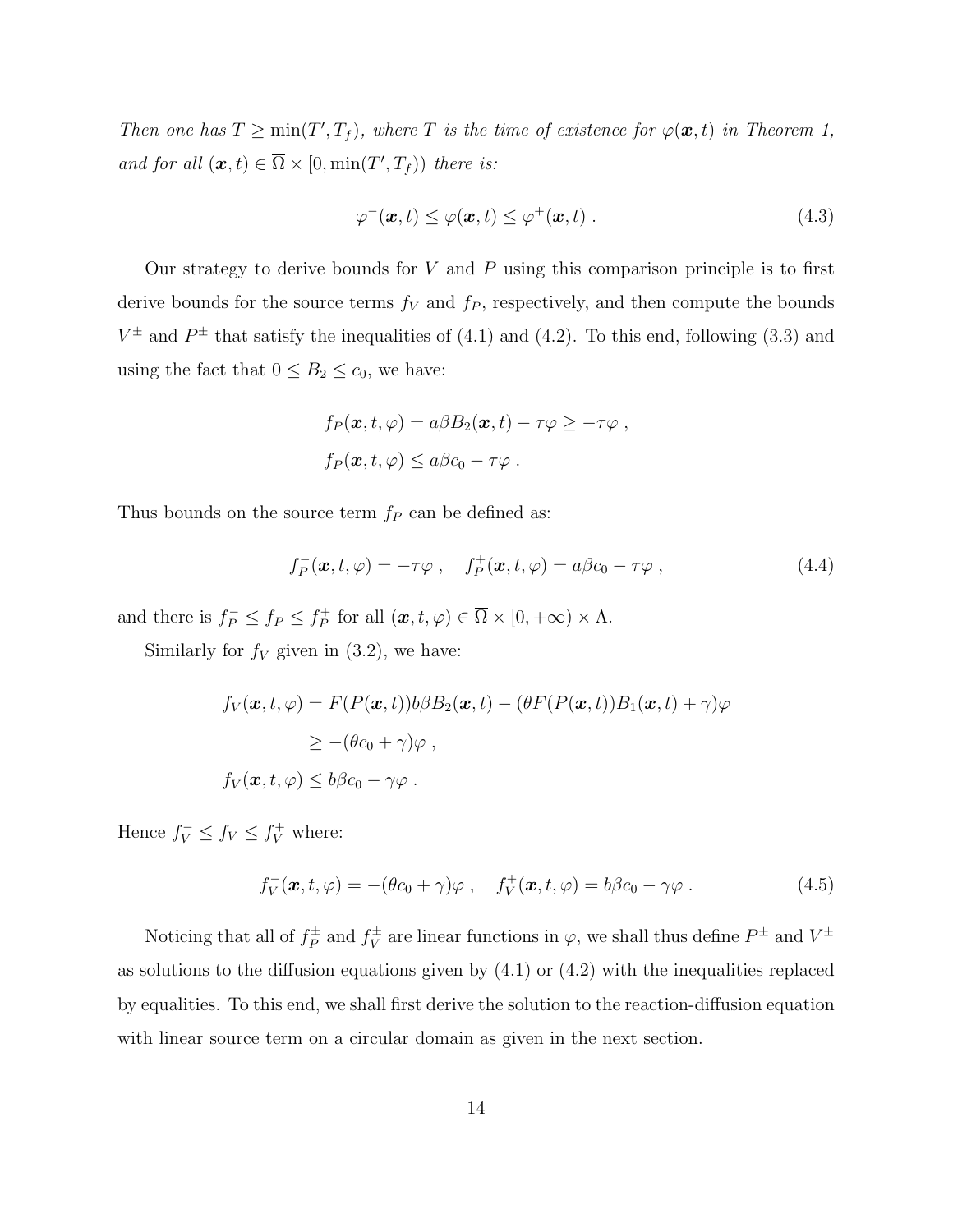# 4.1 Solution to Reaction-Diffusion Equations with Linear Sources on a Circular Domain

Let the domain  $\Omega$  be a disk with radius  $R > 0$  and assume the source term is  $f(\mathbf{x}, t, \varphi) =$  $C_0 - C_1\varphi$  where  $C_0$  and  $C_1$  are constants, we solve following the reaction-diffusion problem in this section [19]:

$$
\begin{cases}\n\frac{\partial \varphi}{\partial t} = D \frac{\partial}{\partial r} \left( r \frac{\partial \varphi}{\partial r} \right) + C_0 - C_1 \varphi, & t > 0, \ 0 \le r \le R, \\
\frac{\partial \varphi}{\partial r} (0, t) = \frac{\partial \varphi}{\partial r} (R, t) = 0, & t > 0, \\
\varphi(r, 0) = \varphi_0(r). & 0 \le r \le R.\n\end{cases} \tag{4.6}
$$

To begin with, noticing that  $Q(r,t) = \frac{C_0}{C_1} + C_0 e^{-C_1 t}$  satisfies the following PDE:

$$
\frac{\partial Q}{\partial t} = -C_0 C_1 e^{-C_1 t} = C_0 - C_1 Q(r, t) ,
$$
  
\n
$$
\frac{\partial Q}{\partial r}(0, t) = \frac{\partial Q}{\partial r}(R, t) = 0 ,
$$

we see that finding a solution  $\varphi$  to (4.6) is equivalent to finding a solution  $Z(r, t) = \varphi(r, t) Q(r, t)$  to the problem:

$$
\begin{cases}\n\frac{\partial Z}{\partial t} = D \frac{\partial}{\partial r} \left( r \frac{\partial Z}{\partial r} \right) - C_1 Z, & t > 0, \ 0 \le r \le R, \\
\frac{\partial Z}{\partial r} (0, t) = \frac{\partial Z}{\partial r} (R, t) = 0, & t > 0, \\
Z(r, 0) = \varphi_0(r) - \frac{C_0}{C_1} - C_0. & 0 \le r \le R.\n\end{cases}
$$
\n(4.7)

The method of separating variables will be utilized for this purpose.

First, let us look for a non-trivial solution in the form  $Z(r,t) = F(r)G(t)$  that satisfies the PDE and the boundary conditions, then one has:

$$
F(r)G'(t) = DG(t) [F'(r) + rF''(r)] - C_1F(r)G(t)
$$
  
\n
$$
\implies \frac{G'(t) + C_1G(t)}{DG(t)} = \frac{F'(r) + rF''(r)}{F(r)} = k
$$

for some constant k, and on the boundaries  $F'(0) = F'(R) = 0$ .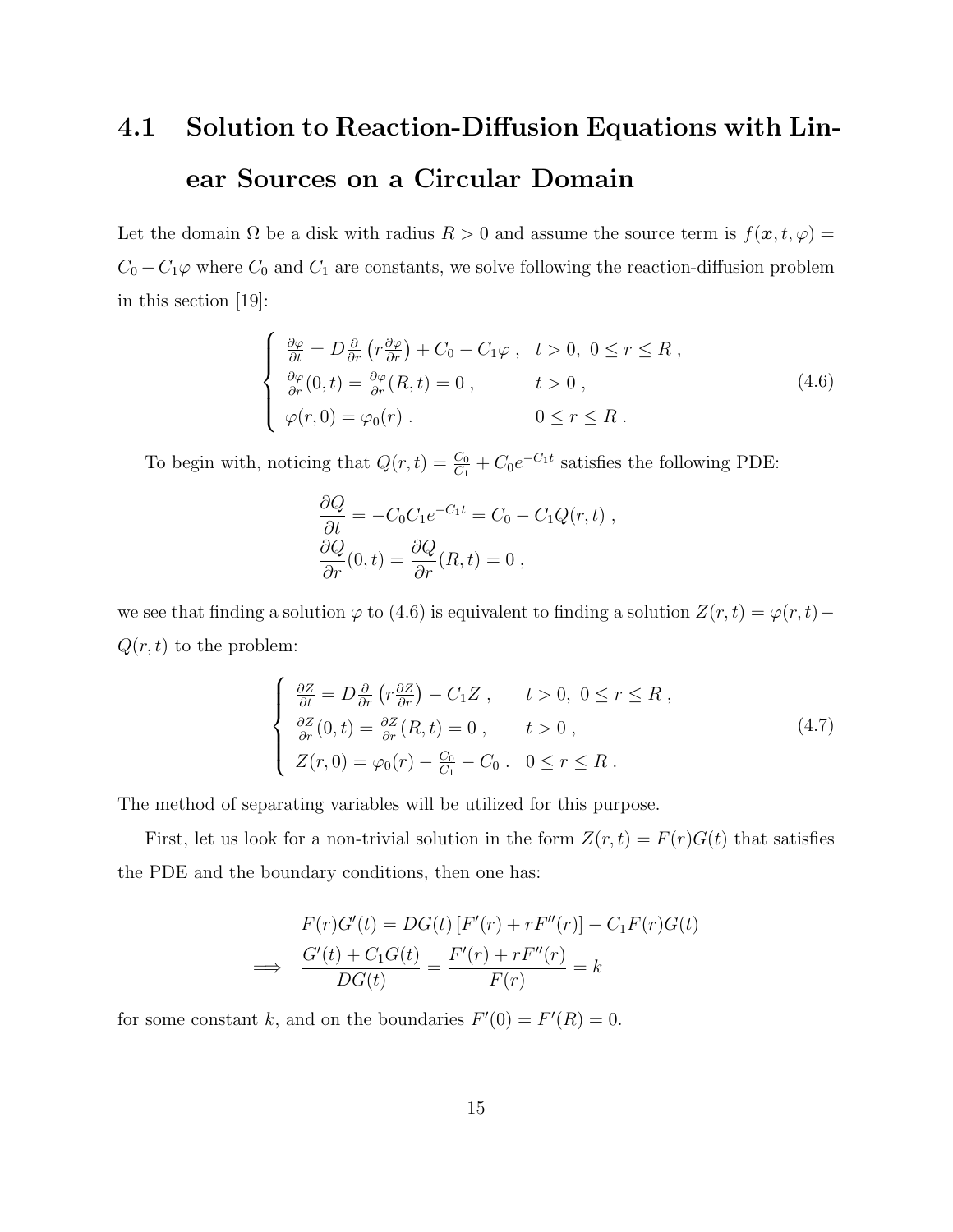Thus  $F(r)$  is the solution to the Sturm-Liouville problem [16]:

$$
(rF'(r))' - kF(r) = 0, \quad 0 \le r \le R,
$$
  

$$
F'(0) = F'(R) = 0,
$$

and following a standard Fourier-Bessel analysis [9] we have  $k = -\lambda^2$  for some  $\lambda \geq 0$ , such that  $F(r) = J_0(\lambda r)$  satisfies the boundary conditions, where  $J_m$ ,  $m \in \mathbb{Z}$  is the Bessel function of the first kind with the index m. Using the fact that  $J'_0(r) = -J_1(r)$ , we see:

$$
F'(0) = F'(R) = 0 \iff J_1(0) = J_1(\lambda R) = 0.
$$

Note that the first equality is automatically satisfied and for the second one we need  $\lambda R$  to be a root of  $J_1$ . Thus, we let the zeros of  $J_1$  be denoted by  $0 = \alpha_0 < \alpha_1 < \alpha_2 < \cdots$ , one thus obtains  $\lambda_n = \alpha_n/R$ ,  $k_n = -\lambda_n^2$ , and the eigenfunction  $F_n(r) = J_0(\alpha_n r/R)$ ,  $n = 0, 1, 2, \cdots$ .

For each *n*, the corresponding function  $G_n(t)$  solves the ODE:

$$
G'_n(t) + (C_1 - Dk_n)G_n(t) = 0,
$$

and thus one may choose  $G_n(t) = e^{-(C_1 + D\lambda_n^2)t}$  and any solution  $Z(r, t)$  can be written as:

$$
Z(r,t) = \sum_{n=0}^{\infty} A_n e^{-(C_1 + D \frac{\alpha_n^2}{R^2})t} J_0\left(\frac{\alpha_n r}{R}\right)
$$
(4.8)

for some constants  $A_n$ ,  $n = 0, 1, \cdots$ .

To determine  $A_n$ , we set  $t = 0$  in (4.8) and compare it to the initial condition in (4.7) to obtain:

$$
\varphi_0(r) - \frac{C_0}{C_1} - C_0 = \sum_{n=0}^{\infty} A_n J_0 \left( \frac{\alpha_n r}{R} \right) .
$$

Using the orthogonality of eigenfunctions in the Sturm-Liouville theorem [24], namely:

$$
\int_0^R r J_0\left(\frac{\alpha_n r}{R}\right) J_0\left(\frac{\alpha_m r}{R}\right) dr = 0 , \quad \forall m, n \ge 0, \ m \ne n ,
$$

the coefficients are thus computed by:

$$
A_n = \frac{\int_0^R r \left(\varphi_0(r) - \frac{C_0}{C_1} - C_0\right) J_0\left(\frac{\alpha_n r}{R}\right) dr}{\int_0^R r J_0\left(\frac{\alpha_n r}{R}\right)^2 dr} \,. \tag{4.9}
$$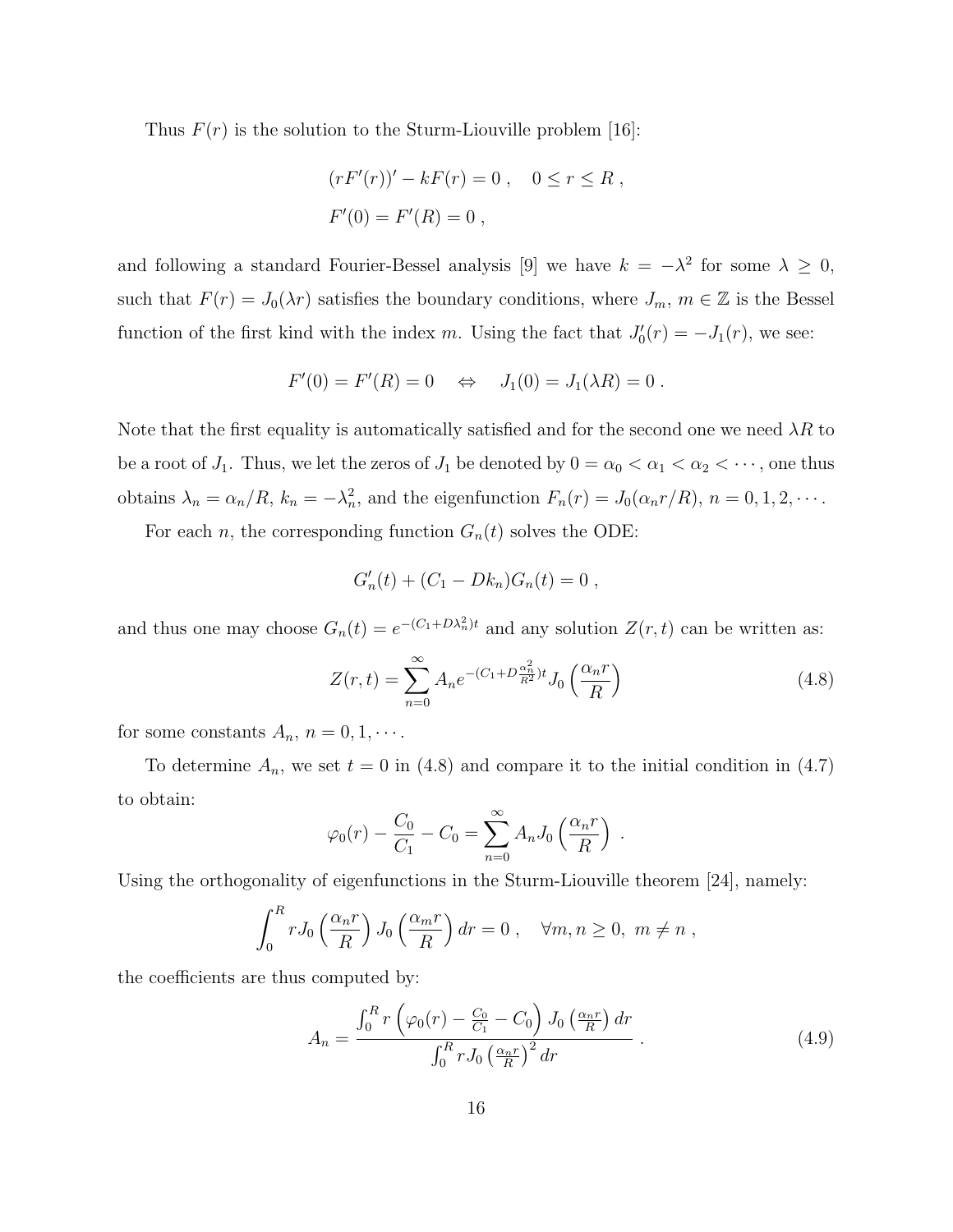To simplify the numerator, we use the facts that  $J_0(0) = 1$  and  $rJ_0(r) = (rJ_1(r))'$  to compute:

$$
\int_0^R r J_0\left(\frac{\alpha_n r}{R}\right) dr = \begin{cases} \frac{1}{2}R^2, & n = 0, \\ J_1(\alpha_n) - J_1(0) = 0, & n \ge 1; \end{cases}
$$

whereas for the denominator the Lommel's integral [15]:

$$
\int r J_m(\lambda r)^2 dr = \frac{1}{2} r^2 \left[ J_m(\lambda r)^2 - J_{m-1}(\lambda r) J_{m+1}(\lambda r) \right], \quad \forall m \ge 0, \lambda \ge 0
$$

is used to obtain:

$$
\int_0^R r J_0 \left(\frac{\alpha_n r}{R}\right)^2 dr = \frac{1}{2} R^2 J_0(\alpha_n)^2.
$$

Putting everything together, the solution to (4.6) is:

$$
\varphi(r,t) = \frac{C_0}{C_1} (1 - e^{-C_1 t}) + \sum_{n=0}^{\infty} \frac{\int_0^R r \varphi_0(r) J_0\left(\frac{\alpha_n r}{R}\right) dr}{\frac{1}{2} R^2 J_0(\alpha_n)^2} e^{-(C_1 + D \frac{\alpha_n^2}{R^2})t} J_0\left(\frac{\alpha_n r}{R}\right) \tag{4.10}
$$

This formula is used to derive bounds for both P and V in the next two sections.

### 4.2 Bounds for Potassium Concentration

In the case of potassium, the initial conditions for both  $P^-$  and  $P^+$  are given by the zero function. Setting  $\varphi_0 \equiv 0$  in (4.10), one obtains  $\varphi(r,t) = (C_0/C_1)(1 - e^{-C_1t})$ . Hence in the case of  $f_P^ \overline{P}_P$ , there is  $C_0 = 0$  and  $C_1 = \tau$  and thus  $P^- = 0$ ; whereas for  $f_P^+$  $C_P^+$ , there is  $C_0 = a\beta c_0$ and  $C_1 = \tau$ , which leads to  $P^+ = \frac{a\beta c_0}{\tau}$  $\frac{\beta c_0}{\tau} (1 - e^{-\tau t})$ . By the comparison theorem, we obtain the following bounds for  $P$ :

$$
0 \le P(r,t) \le \frac{a\beta c_0(1 - e^{-\tau t})}{\tau} \,. \tag{4.11}
$$

Note that the lower bound is also established by the well-posedness theorem in the previous chapter, where P stays in the invariance domain  $\Lambda = [0, +\infty)$ ; and the upper bound will provide crucial information regarding whether it is possible for potassium to reach the threshold value at all.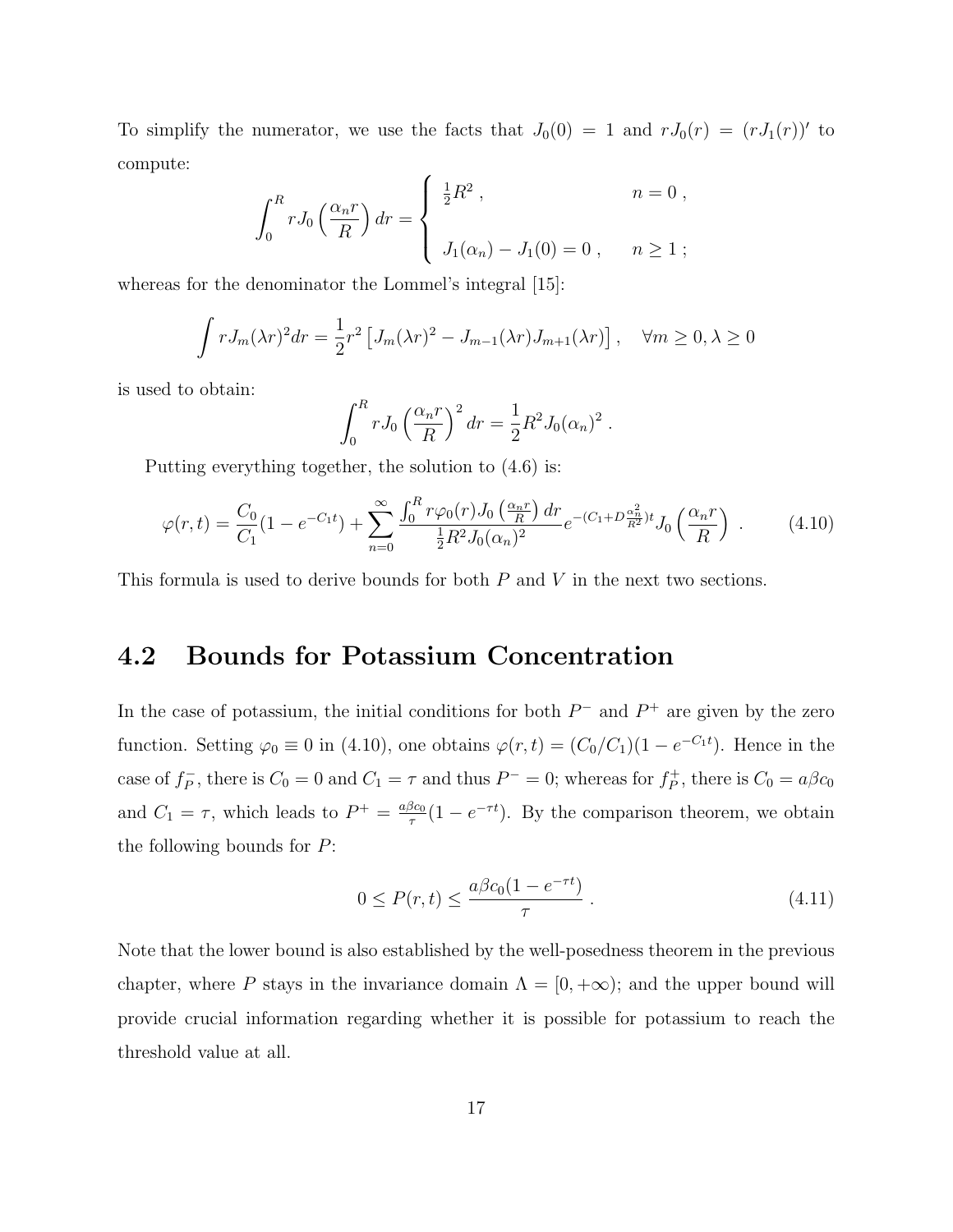### 4.3 Bounds for Virus Concentration

In the case of the virus, the initial conditions for both  $V^-$  and  $V^+$  are set to the same one as V, i.e.,  $v_0\overline{\delta}(r)$ , see (2.11b). Hence in (4.10) one sets  $\varphi_0(r) = v_0\overline{\delta}(r)$  and obtains:

$$
\int_0^R r\varphi_0(r)J_0\left(\frac{\alpha_n r}{R}\right)dr = \frac{1}{2\pi}v_0J_0(0) = \frac{v_0}{2\pi}.
$$

To this end in the case of  $f_V^ V_V^-, C_0 = 0$  and  $C_1 = \theta c_0 + \gamma$ , hence there is:

$$
V^{-}(r,t) = \frac{v_0}{\pi R^2} \sum_{n=0}^{\infty} \frac{e^{-(\theta c_0 + \gamma + D_V \frac{\alpha_n^2}{R^2})t} J_0\left(\frac{\alpha_n r}{R}\right)}{J_0(\alpha_n)^2} ;
$$

and in the case of  $f_V^+$  $V_V^+$ ,  $C_0 = b\beta c_0$  and  $C_1 = \gamma$ , thus:

$$
V^+(r,t) = \frac{b\beta c_0(1 - e^{-\gamma t})}{\gamma} + \frac{v_0}{\pi R^2} \sum_{n=0}^{\infty} \frac{e^{-(\gamma + D_V \frac{\alpha_n^2}{R^2})t} J_0\left(\frac{\alpha_n r}{R}\right)}{J_0(\alpha_n)^2}.
$$

By the comparison theorem, an lower and an upper bounds for  $V$  are given by:

$$
V^-(r,t) \le V(r,t) \le V^+(r,t) \tag{4.12}
$$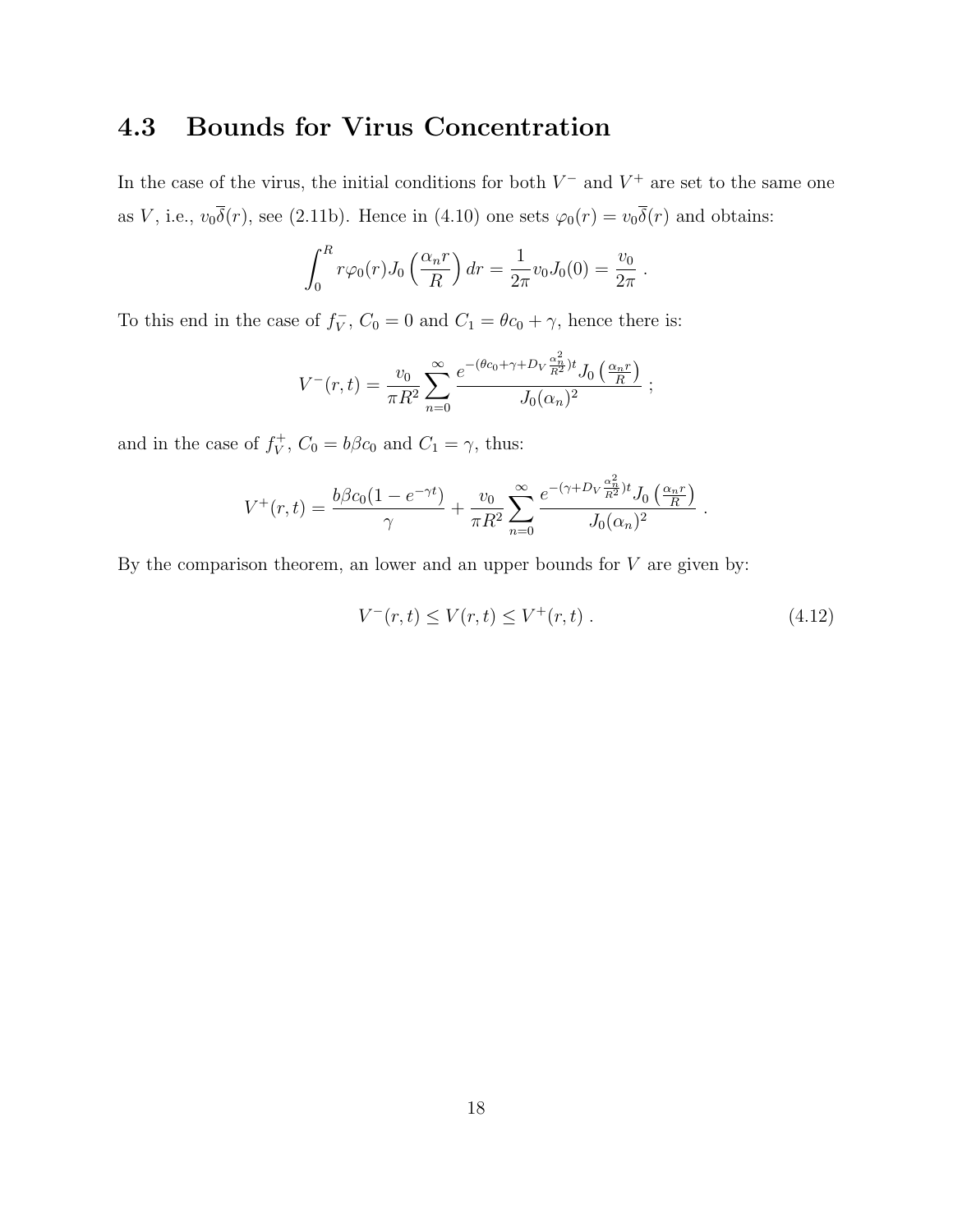## Chapter 5

# Application of the Analysis

In this chapter, we will utilize the analysis result to derive bounds on both the virus concentration and potassium concentration by substituting the model parameters with estimated values from various independent studies.

### 5.1 Coefficient Values

In Table 5.1 we summarize values and units for the model parameters that are used in our model. Since these parameters are estimated from independent biological studies with generally different experiment environment, they do not necessarily reflect the actual values in the rabbit skin infection experiment conducted by the collaborating team from University of New Mexico. Nevertheless, we hypothesize that these estimations provide reasonable orders of magnitude for the actual values and thus the conclusion thereafter is still meaningful. And we briefly explain their biological meanings below:

- The total number of cells  $c_0$  per square millimeter (mm) is derived from the usual assumption that there are  $10<sup>6</sup>$  cells per cubic millimeter and the thickness of rabbit skin cells is  $3 \times 10^{-2}$  millimeter.
- The baseline infection rate  $\theta$  designates the portion of normal cells infected by each virus per hour (h).
- The death rate of infected cells given by  $\beta$  equals the reciprocal of mean survival time of these cells.
- The absorption rate of extracellular potassium  $\tau$  equals the reciprocal of the average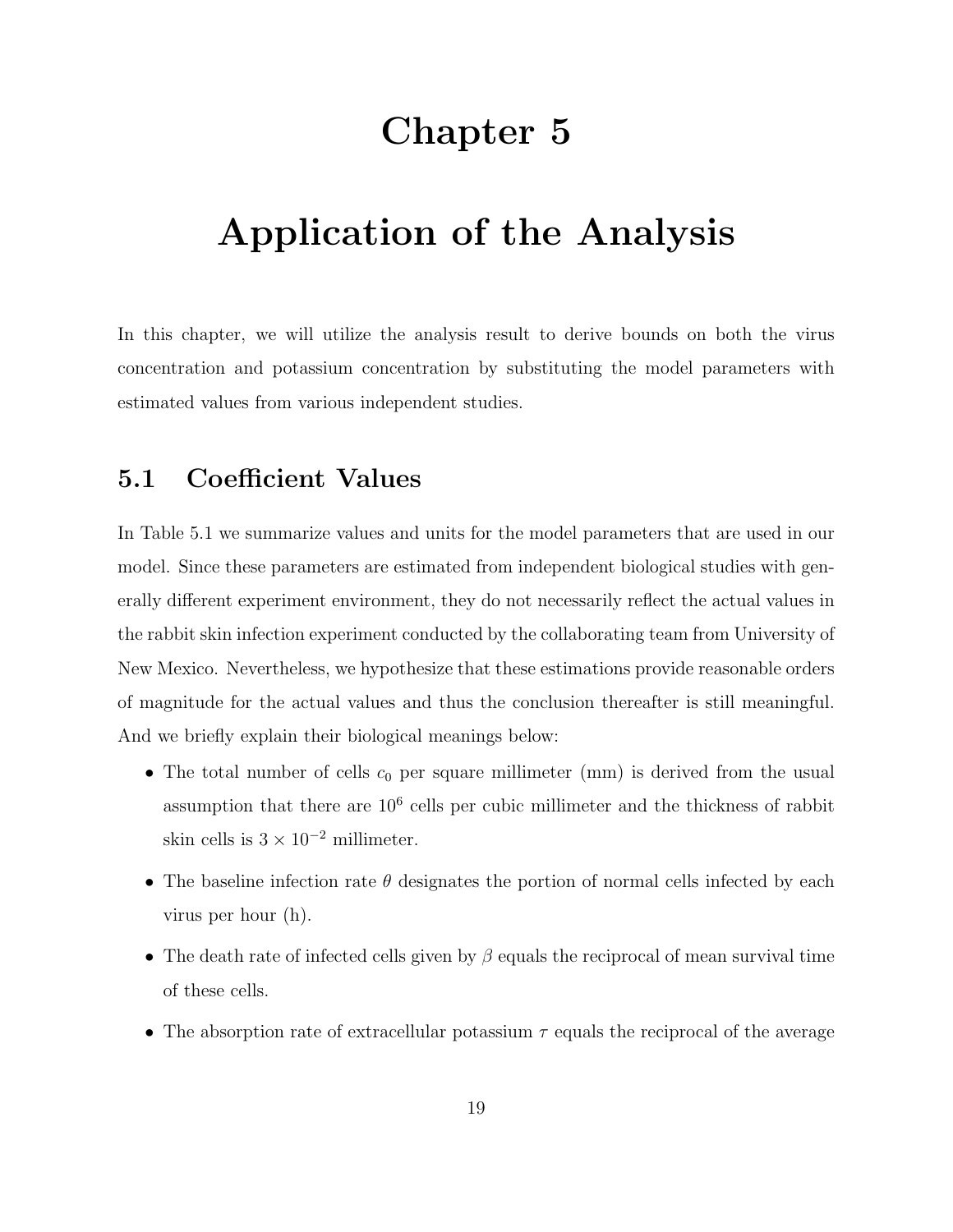| $c_0$            | $3 \times 10^4$ cell $\cdot$ mm <sup>-2</sup>       |
|------------------|-----------------------------------------------------|
| $\theta$         | $1.5 \times 10^{-8} h^{-1} \cdot \text{virus}^{-1}$ |
| $\beta$          | $0.15h^{-1}$                                        |
| $\tau$           | $3 \times 10^{-4}$ h <sup>-1</sup>                  |
| $D_P$            | $0.1 \,\rm{mm}^2 \cdot h^{-1}$                      |
| $\boldsymbol{k}$ | $10^{-4}$ millimole $\cdot$ mm <sup>-2</sup>        |
| $P_{s}$          | $10^{-6}$ millimole $\cdot$ mm <sup>-2</sup>        |
| $\overline{a}$   | $10^{-10}$ millimole $\cdot$ cell <sup>-1</sup>     |
| $D_V$            | $0.01 \,\mathrm{mm}^2 \cdot \mathrm{h}^{-1}$        |
| $\boldsymbol{b}$ | $300 \,\mathrm{virus} \cdot \mathrm{cell}^{-1}$     |
| $v_0$            | $10^4$ virus $\cdot$ mm <sup>-2</sup>               |

Table 5.1: Parameter Estimations

time that extracellular potassium is absorbed into the normal cells.

- $D_P$  and  $D_V$  are the diffusion coefficient for the potassium particles and viruses, respectively.
- $k$  is a parameter in the smoothed Heaviside function to model the abrupt blocking effect when the potassium reaches a certain threshold.
- The threshold in the previous item  $P_s$  is measured in number of potassium particles (millimole) per square millimeter, and it is obtained from experimental observations.
- $\bullet$  *a* describes the number of potassium particles released when an infected cell dies.
- $\bullet$   $\,b$  describes the non-consumed virus that is released when an infected cell dies.
- And lastly,  $v_0$  is the amount of viruses injected to the center of the lesion at the beginning of the experiments.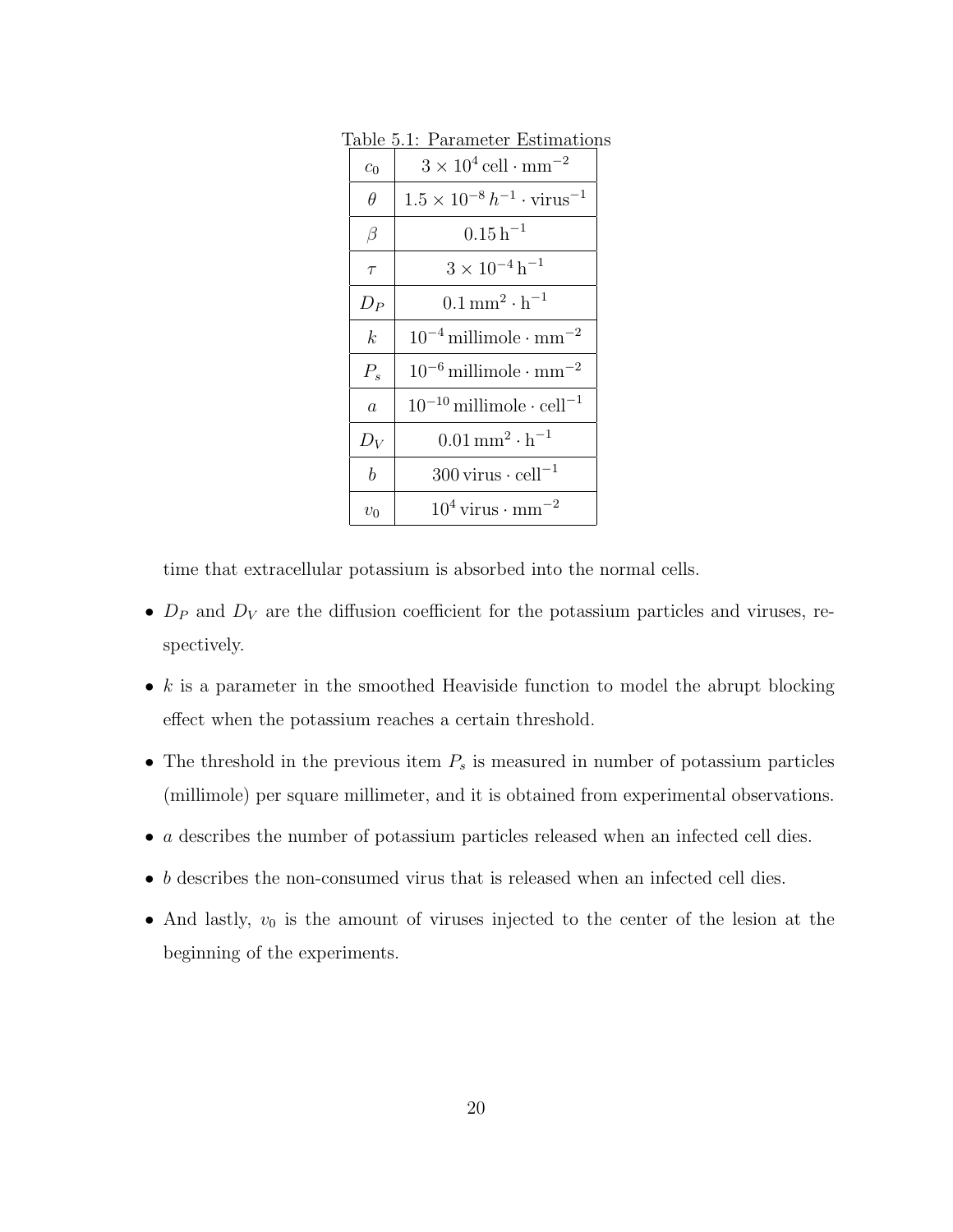#### 5.2 Estimates for Potassium Concentration

From (4.11), we see that the largest possible value for the potassium concentration is  $a\beta c_0/\tau$ , hence our expectation is that if this value is larger than  $P_s$ , then the model has the potential of predicting the blocking of virus infection by high potassium concentration levels. To this end, since among all parameters involved in this comparison the absorption rate  $\tau$  is the least reliable, we thus obtain a bound on  $\tau$  such that  $a\beta c_0/\tau > P_s$ :

$$
\frac{a\beta c_0}{\tau} > P_s \iff \tau < \frac{a\beta c_0}{P_s} = 0.45 \,\mathrm{h}^{-1} \;;
$$

and we see that the estimated value in Table 5.1 is far below this critical value. Hence it is reasonable for us to believe that the model can effectively predict the blocking effect, as seen in the simulation results given next.

### 5.3 Verification by Numerical Simulation

Motivated by earlier results, we can provide a set of simulation results that are obtained by solving the problem numerically by a finite volume method [29]. In particular, we consider two tests, denoted by Test A and Test B, respectively:

- In Test A, the blocking factor is completely turned off no matter how large  $P$  is; that is, we replace  $F(P)$  by the constant 1 in Eqns. (2.10) whereas all other parameters are provided in Table 5.1.
- In Test B, the blocking factor  $F(P)$  is computed using the parameters k and  $P_s$ , also given in Table 5.1.

The simulated virus concentrations at different times (36, 60, 120, 240, 360, and 600 hours since injection) are plotted and compared for the two tests in Figure 5.1. In particular, the horizontal axis represents the distance of a spatial point from the center of the lesion, and the dashed curves and solid curves correspond to the virus concentration plots for Test A and Test B, respectively. On the one hand, we can observe the growth of the lesion in the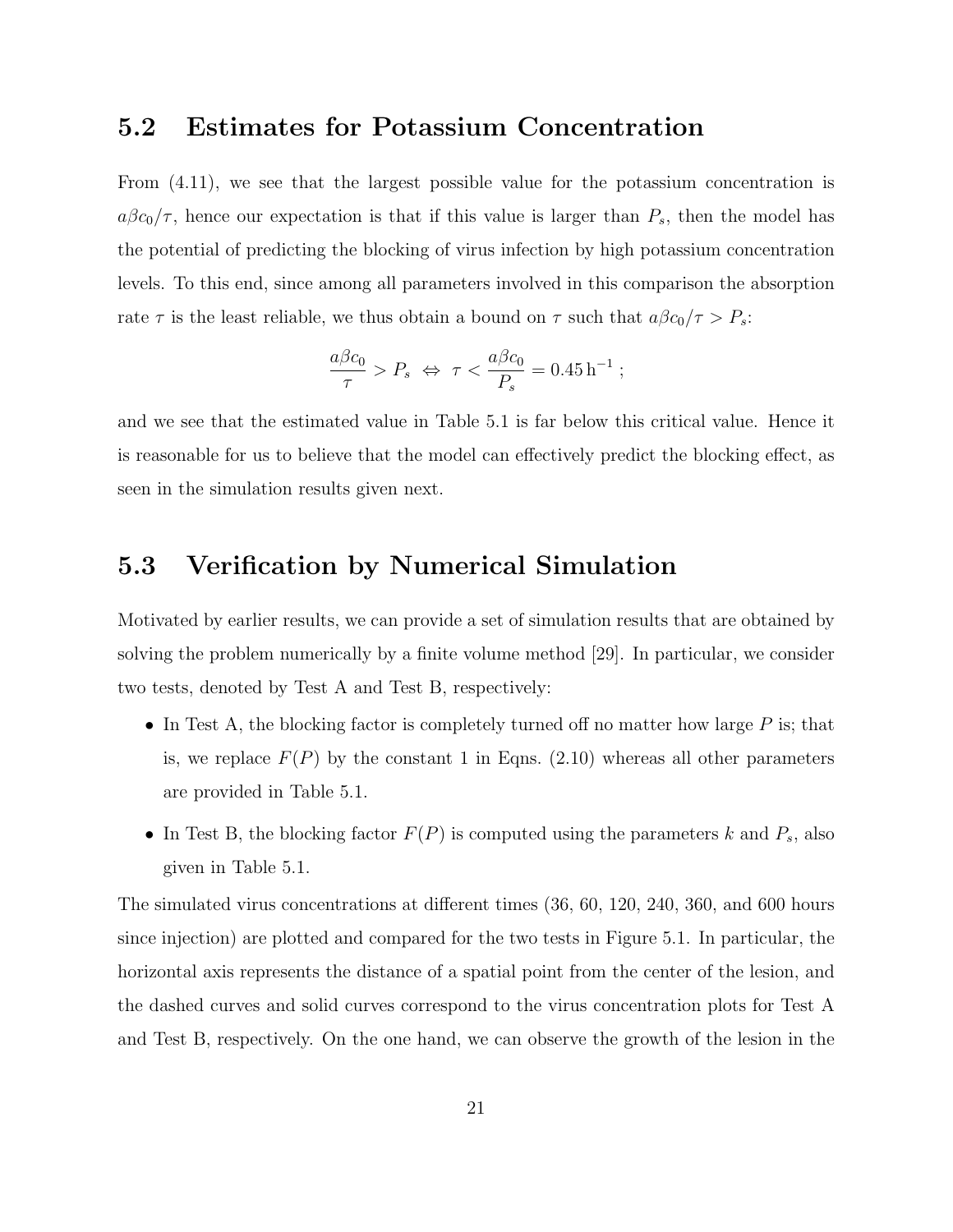

Figure 5.1: Comparing simulated virus concentration at various times without potassium blocking scaling factor (Test A) and with potassium blocking scaling factor (Test B)

sense that the boundary of high virus concentration region moves towards right as time increases, which is consistent with lab observations. On the other hand, we also observe significant reduction in the virus concentration level throughout the simulation time when the blocking effect is turned on, which agrees well with the prediction in previous section.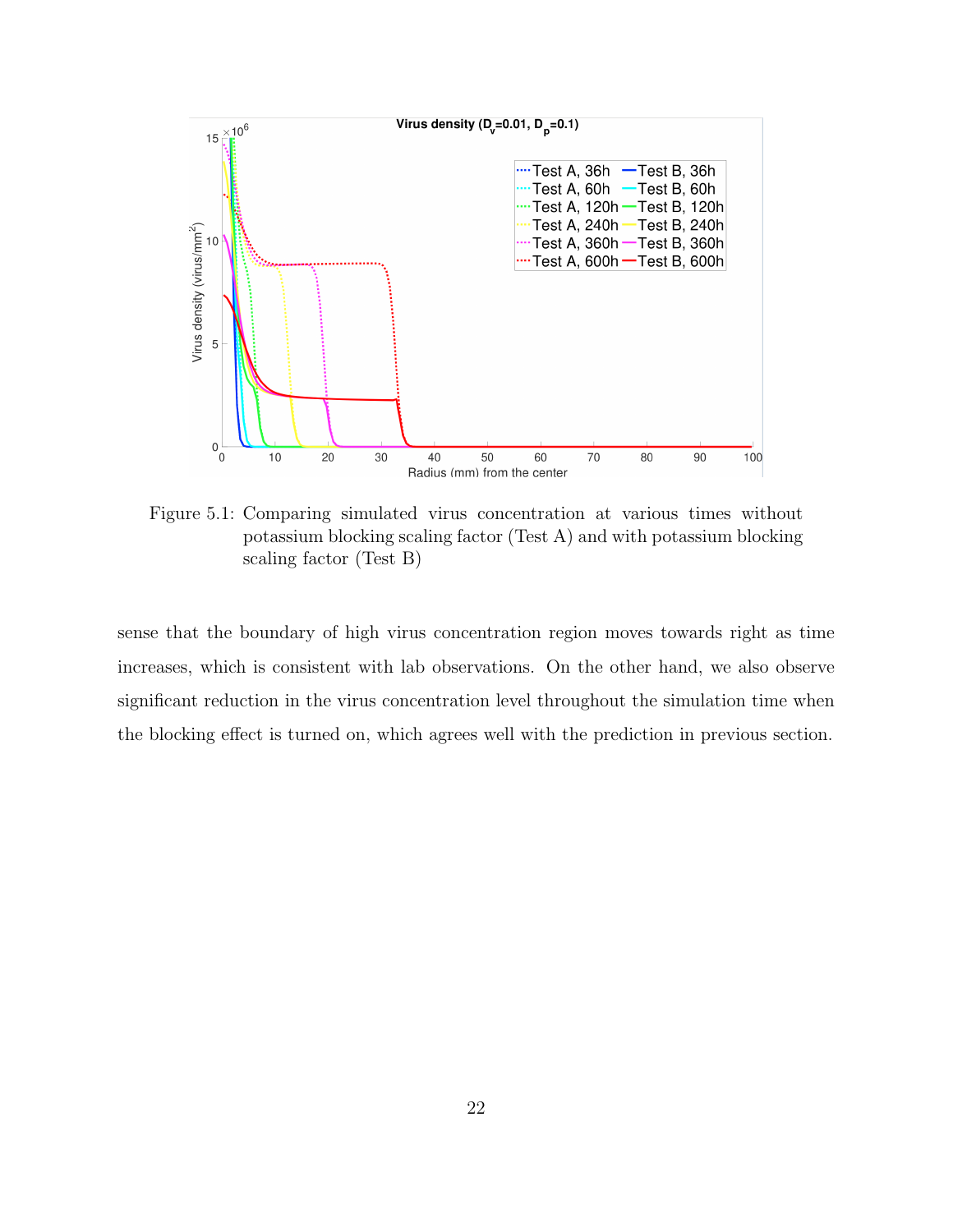# Chapter 6

# Conclusion

It is clear from this work's analysis that potassium does reach the provided threshold value within a stationary circular domain. After we defined the model type and the governing equations in Chapter 2, we were able to express the relationship between the different concentrations V and P with respect to the cell number densities  $B_1, B_2$ , and  $B_3$ . In Chapters 3 and 4, we adopted the well-posedness and comparison theorems by Martin and Smith [17] that allowed us to evaluate the lower and upper bounds of potassium and virus concentration to estimate solutions to the model. For this, it was necessary to show that there exists unique solutions for  $V$  and  $P$  with mild regularity. Finally, we used estimated parameters and a given  $P_s$  obtained from collaborating experimental studies, which allowed us to conclude the potassium build up in fact reaches the designated threshold value. And this prediction is confirmed by simulation results of the model without and with the potassium blocking factor term.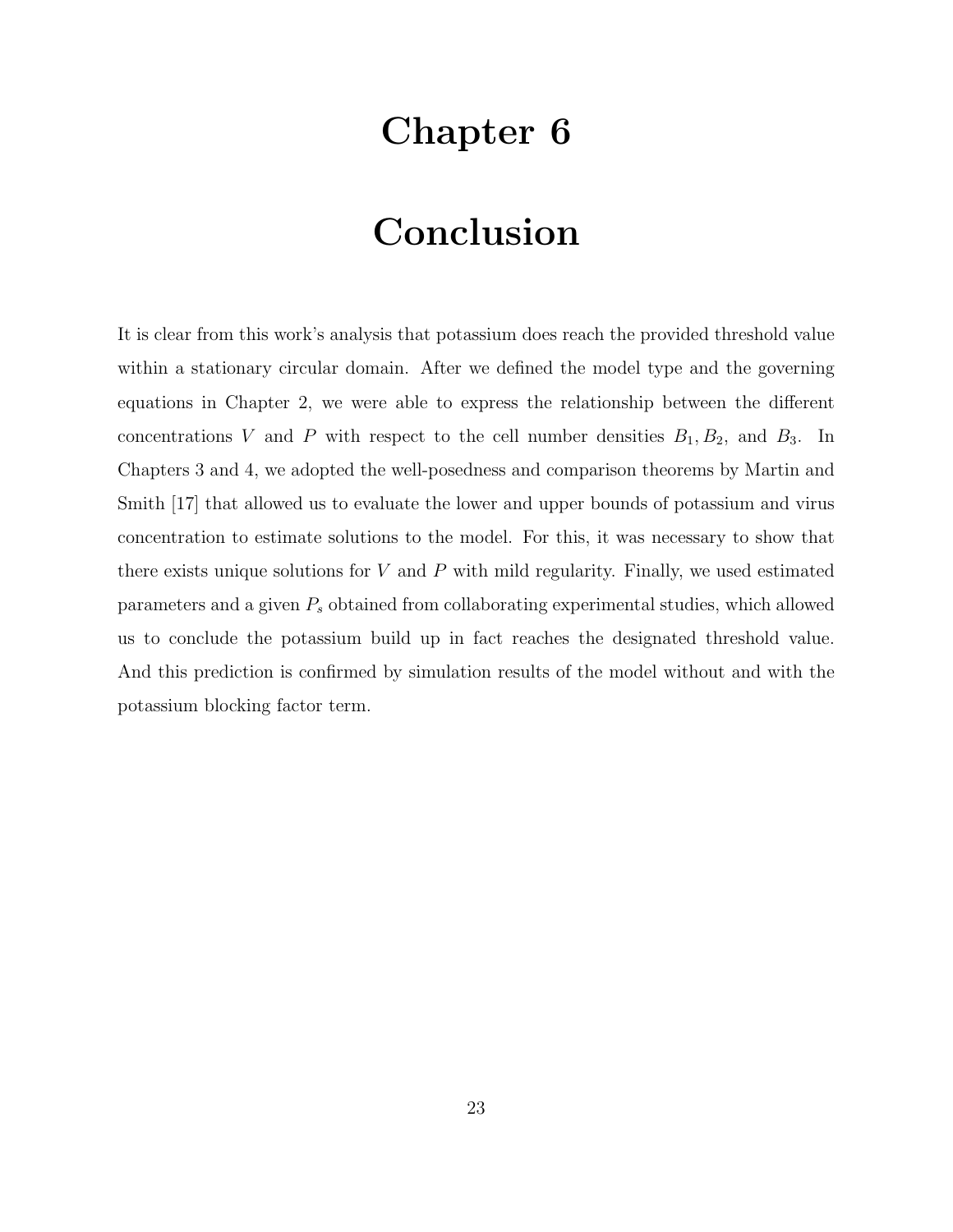# Bibliography

- [1] Banica, V., and Vega, L. (2008). On the Dirac delta as initial condition for nonlinear Schrödinger equations. In Annales de l'IHP Analyse non linéaire pp. 697-711.
- [2] Bakodah, H. O., and Al-Zaid, N. A. (2018). Computational approaches to initialboundary value problems with Neumann boundary conditions. Journal of Taibah University for Science, pp. 612-619.
- [3] Bartee MY, Dunlap KM, Bartee E. (2017). Tumor-Localized Secretion of Soluble PD1 Enhances Oncolytic Virotherapy. Cancer Res, pp. 2952-2963.
- [4] Benedetti, Julia (2021). Description of Skin Lesions, Merck Manual Professional Version.
- [5] Kerr PJ, Best SM. Myxoma virus in rabbits. Revue Scientifique et Technique (International Office of Epizootics), pp. 256-268.
- [6] Cantrell, R. S., and Cosner, C. (2004). Spatial ecology via reaction-diffusion equations. John Wiley and Sons.
- [7] Clausen, M. V., Hilbers, F., and Poulsen, H. (2017). The structure and function of the Na, K-ATPase isoforms in health and disease. Frontiers in physiology, pp. 371.
- [8] Friedman, A. and B.H.U, (1997). A non-stationary multi-scale oscillating free boundary for the Laplace and heat equations, Journal of Differential Equations, pp. 119–165.
- [9] Guan, S., Lai, C. H., and Wei, G. W. (2001). Fourier–Bessel analysis of patterns in a circular domain. Physica D: Nonlinear Phenomena, pp. 83-98.
- $[10]$  Hadamard, Jacques (1902). Sur les problèmes aux dérivées partielles et leur signification physique. Princeton University Bulletin. pp. 49–52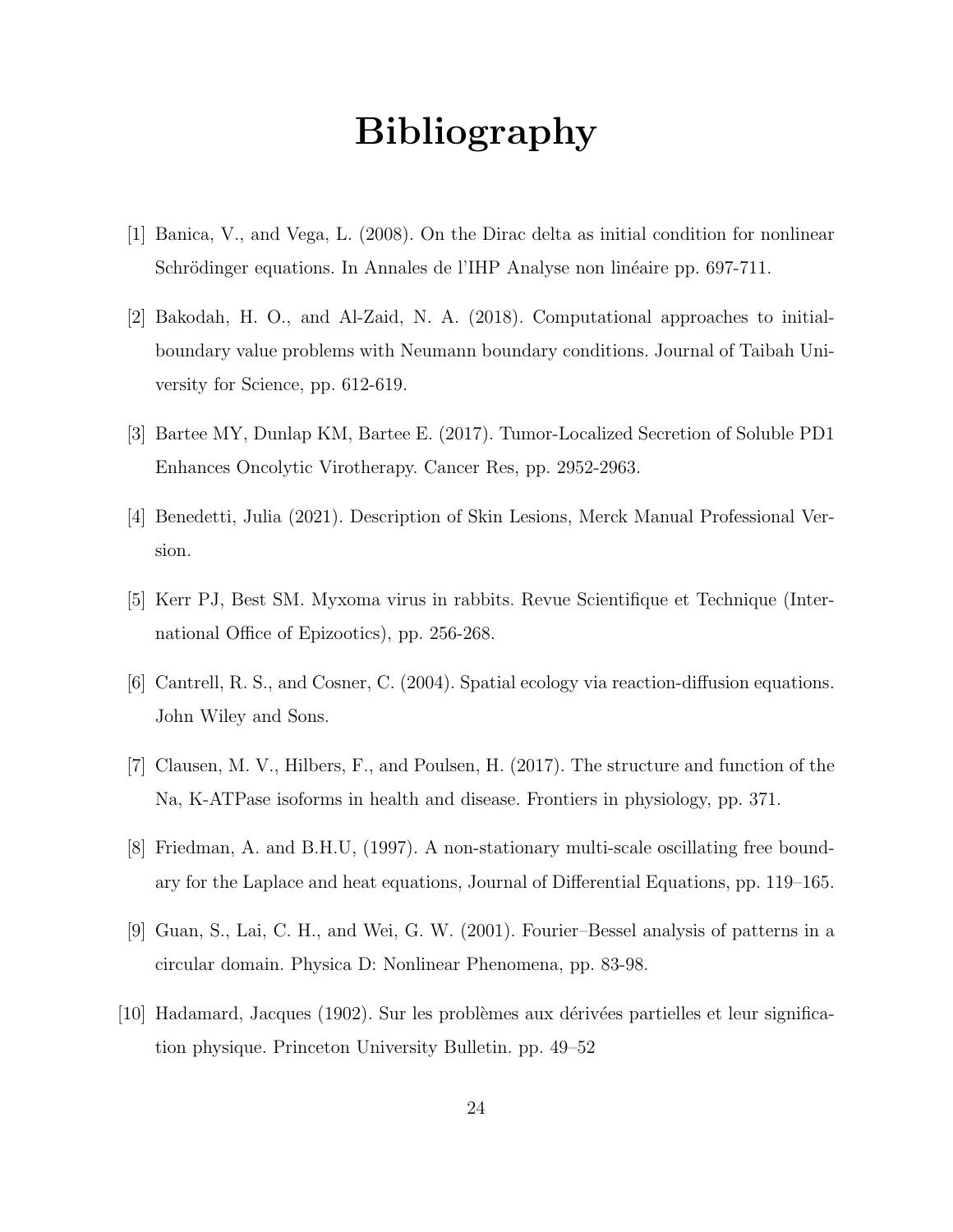- [11] Hewitt, E., and Stromberg, K. (1963), Real and abstract analysis, Springer-Verlag.
- [12] Jeffreys, H. and Jeffreys, B. S. (1988). "The Lipschitz Condition." 1.15 in Methods of Mathematical Physics, 3rd ed. Cambridge, England: Cambridge University Press, pp. 53.
- [13] Sonja M. Best, Peter J. Kerr, Coevolution of Host and Virus: The Pathogenesis of Virulent and Attenuated Strains of Myxoma Virus in Resistant and Susceptible European Rabbits,Virology, pp. 36-48,
- [14] Lapa, E. C., Rivera, V. P., and Broncano, J. Q. (2015). No-flux boundary problems involving p (x)-Laplacian-like operators. Electron. Journal of Differential Equations, pp. 1-10.
- [15] Luke, Y. L. (2014). Integrals of Bessel functions. Courier Corporation.
- [16] Marchenko, V. A. (2011). Sturm-Liouville operators and applications. American Mathematical Society, Vol. 373.
- [17] R. H. Martin and H. L. Smith. (1990). Abstract functional-differential equations and reaction-diffusion systems. Transactions of the American Mathematical Society, pp. 1–44.
- [18] Medkova, D. (2018). The Laplace Equation. Boundary value problems on bounded and unbounded Lipschitz domains. Springer, Cham.
- [19] The University of Pennsylvania.(2022). Inhomogeneous problems.
- [20] Pucci, P., and Serrin, J. B. (2007). The maximum principle. Springer Science and Business Media, Vol. 73.
- [21] Sean T. Vittadello, Scott W. McCue, and Gency Gunasingh. Mathematical Models for Cell Migration with Real-Time Cell Cycle Dynamics, Biophysical Journal, pp. 1241-1253.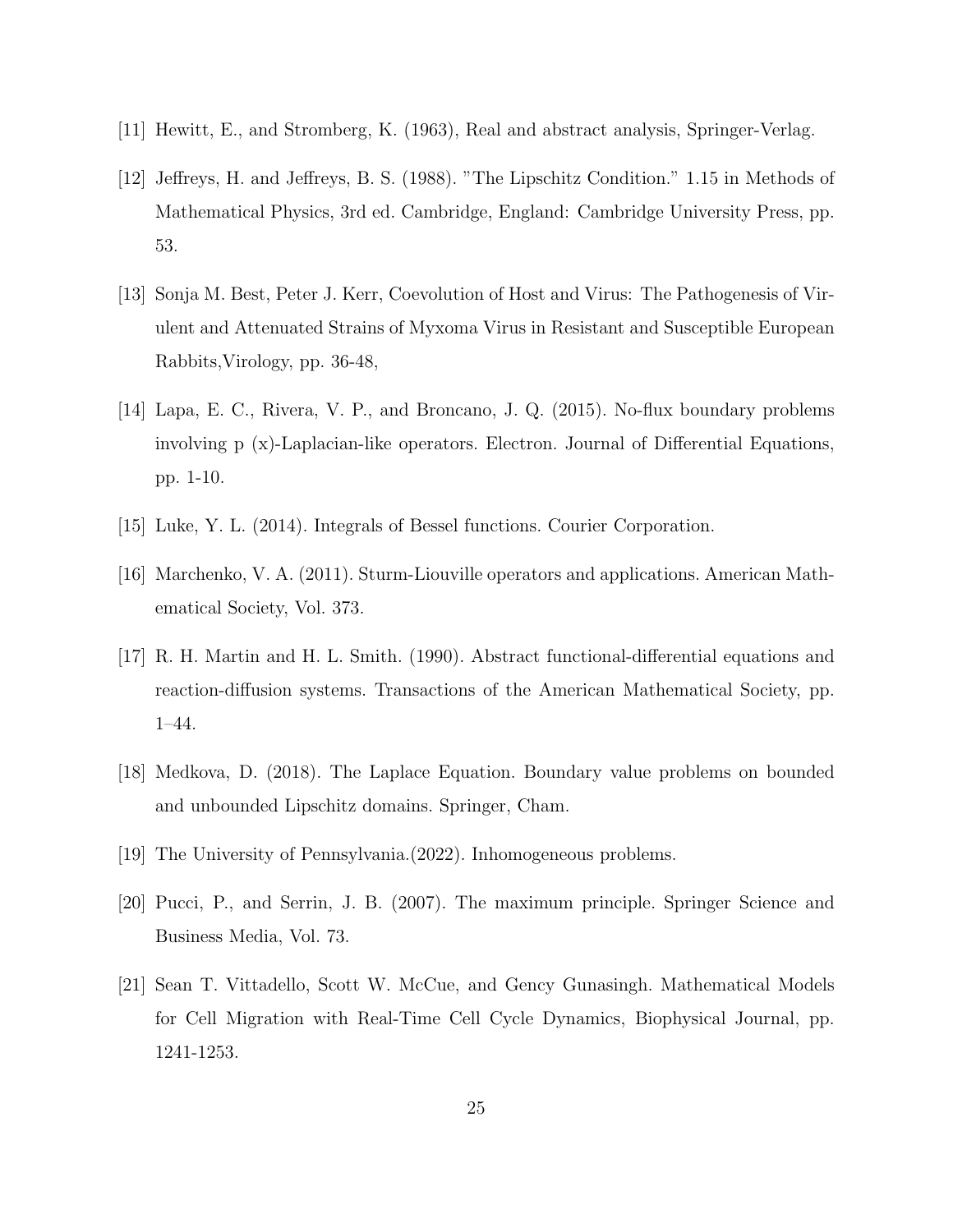- [22] Shashkin, Yu. A. (1991). Fixed Points. Providence, RI: American Mathematical Society.
- [23] Skinner Jr, R. B., and Kunze, D. L. (1976). Changes in extracellular potassium activity in response to decreased pH in rabbit atrial muscle. Circulation Research, pp. 678-683.
- [24] Sturm–Liouville theory. Encyclopedia of Mathematics.
- [25] Tadmor, E. (2007). Filters, mollifiers and the computation of the Gibbs phenomenon. Acta Numerica, pp. 305-378.
- [26] Vodnala, S.K, Eil, R., and Kishton, R.J. (2019). T cell stemness and dysfunction in tumors are triggered by a common mechanism. Science.
- [27] Wei, J.C.J., Haridass, I.N., Crichton (2018). M.L. et al. Space- and time-resolved investigation on diffusion kinetics of human skin following macromolecule delivery by microneedle arrays. Science Reports, pp. 17759.
- [28] Weihong Zhang, Ying Zhou (2021). Level-set functions and parametric functions. The Feature-Driven Method for Structural Optimization, pp. 9-46.
- [29] Xianyi Zeng, Mashriq Ahmed Saleh, Jianjun Paul Tian (2019). On finite volume discretization of infiltration dynamics in tumor growth models. Advances in Computational Mathematics, pp.3057–3094.
- [30] Yi Li and Wei—Ming Ni (1993) Radial symmetry of positive solutions of nonlinear elliptic equations in Rn, Communications in Partial Differential Equations.
- [31] Zizi Wang, Zhiming Guo, and Huaqin Peng (2017). Dynamical behavior of a new oncolytic virotherapy model based on gene variation. Discrete and Continuous Dynamical System Series, pp. 1079-1093